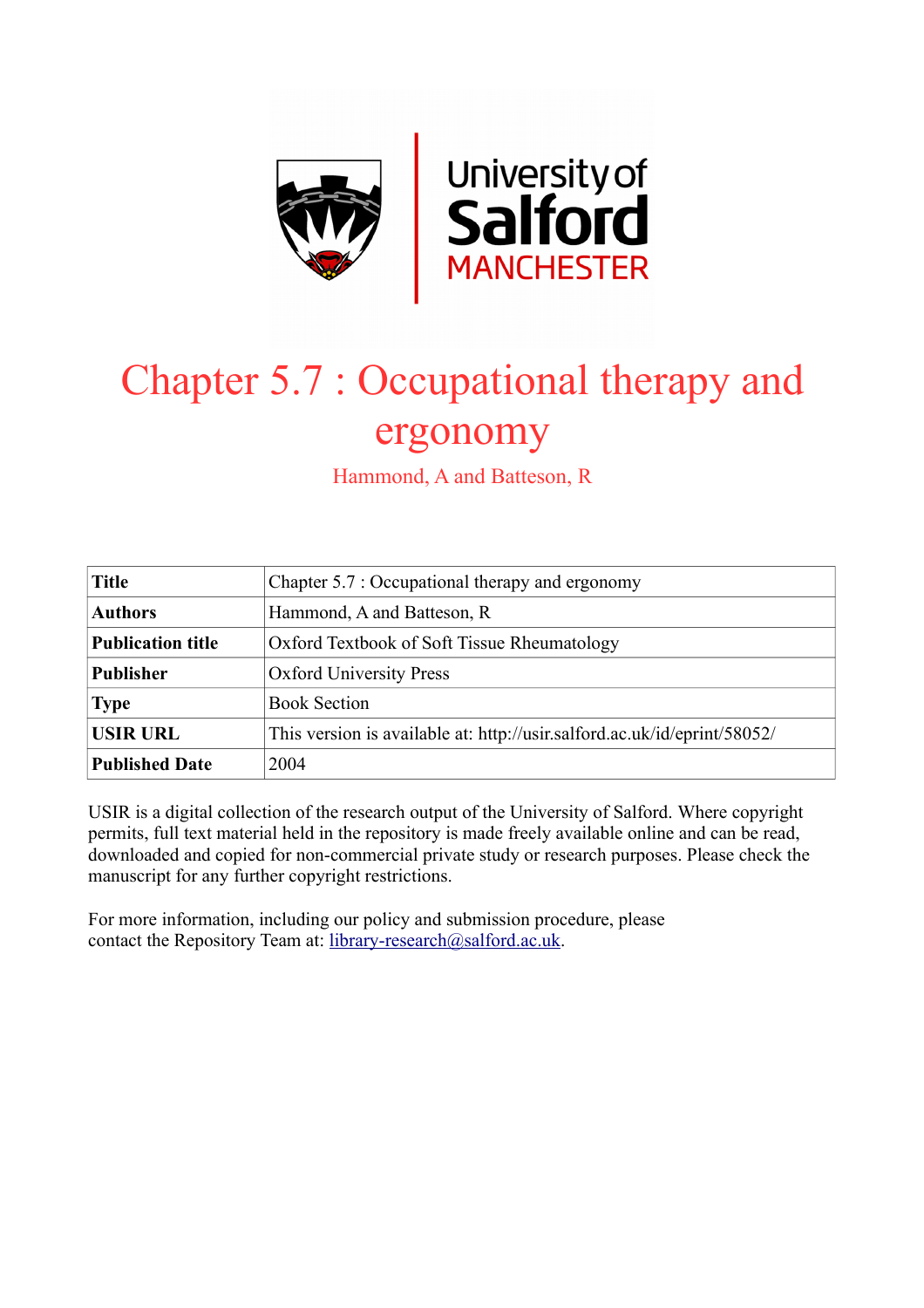Hammond A, Batteson R (2004) Ch 5.7 Occupational Therapy and Ergonomy. In: Hazelman B, Riley G, Speed C (Eds.) *Oxford Textbook of Soft Tissue Rheumatology.* Oxford University Press: Oxford (pages 306-317) ISBN: 0-19-263093-8

# **THE ROLE OF THE OCCUPATIONAL THERAPIST & ERGONOMY**

Alison Hammond, PhD, M.Sc, DipCOT, B.Sc(Hons)\*

Rachel Batteson, M.Sc. DipCOT\*\*

\*Rheumatology department

Derbyshire Royal Infirmary

London Road

Derby DEI 2QY

\*\*School of Health & Community Studies

University of Derby

Kingsway House

Kingsway

Derby DE22 3HL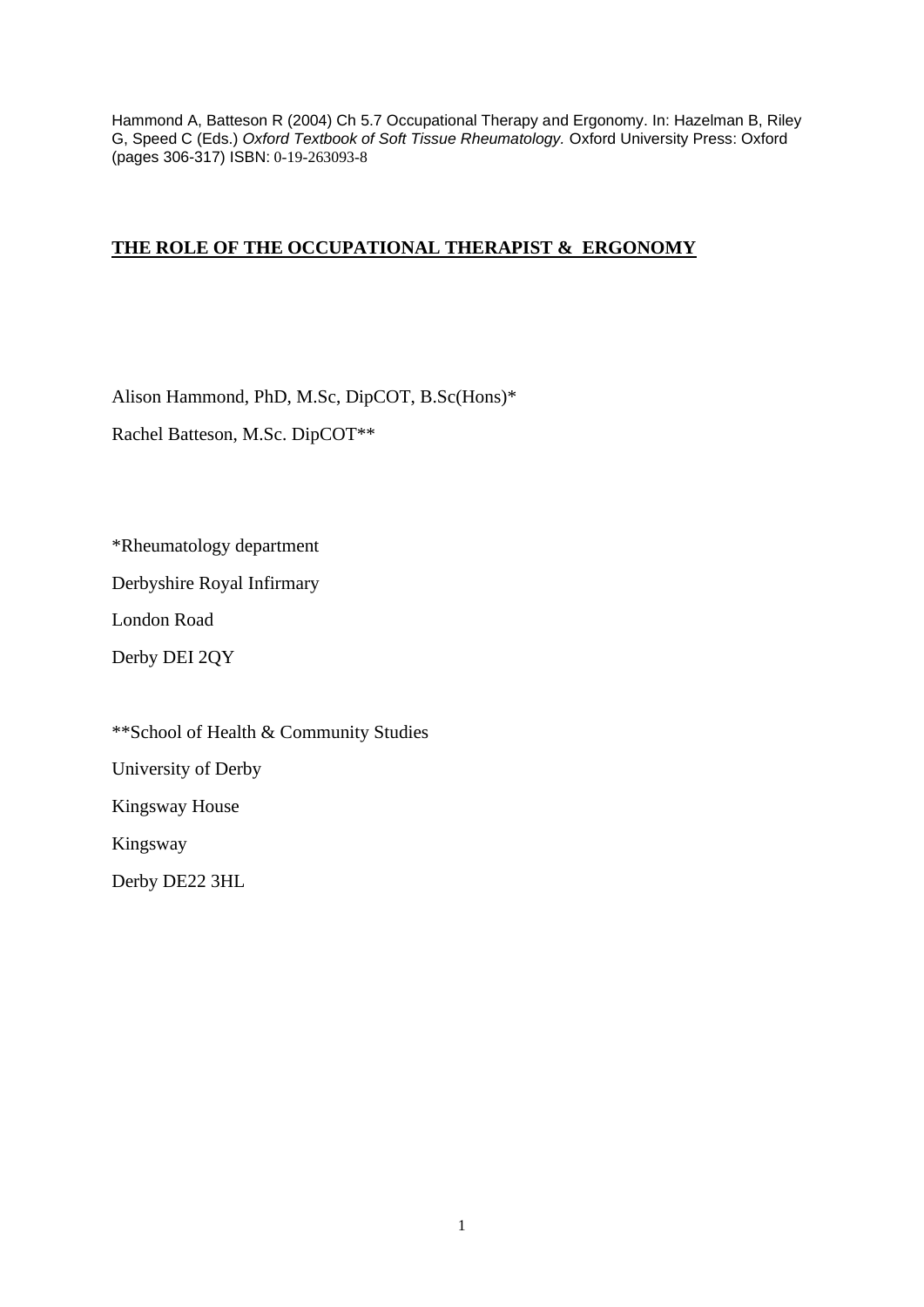#### **Introduction**

Of all soft tissue complaints, occupational therapists treat soft tissue disorders of the upper limb most frequently, and in particular those considered to be Work Related Upper Limb Disorders (WRULDS). This is therefore the main focus of this chapter. There is considerable debate about the aetiology of upper limb pain and whether this is related to frequent repetitive movements of the upper limb (which can occur occupationally as well as in other daily activities) or at the other extreme is a localised form of a fibromyalgia type syndrome of multiple aetiology. A recent population based study of working individuals with forearm pain identified a multifactorial aetiology for forearm pain (McFarlane et al, 2000 ) (Table One).

## **Table One: Factors implicated in occupational forearm pain**

**Mechanical factors:** repetitive movements of the artns and wrists; lifting and carrying weights **Work related psychosocial factors** (poor levels of satisfaction with support from supervisors and colleagues primarily, as well as rarely being able to make one's own decisions) **Presence of other painful areas** (eg shoulder, back pain or widespread pain) **Illness behaviour**

Different upper limb disorders can varyingly be attributed to physiological, mechanical, psychosocial and/ or environmental factors. Rehabilitation should therefore be within a biopsychosocial model - assessing the individual's problems holistically and addressing all these potentially contributory factors.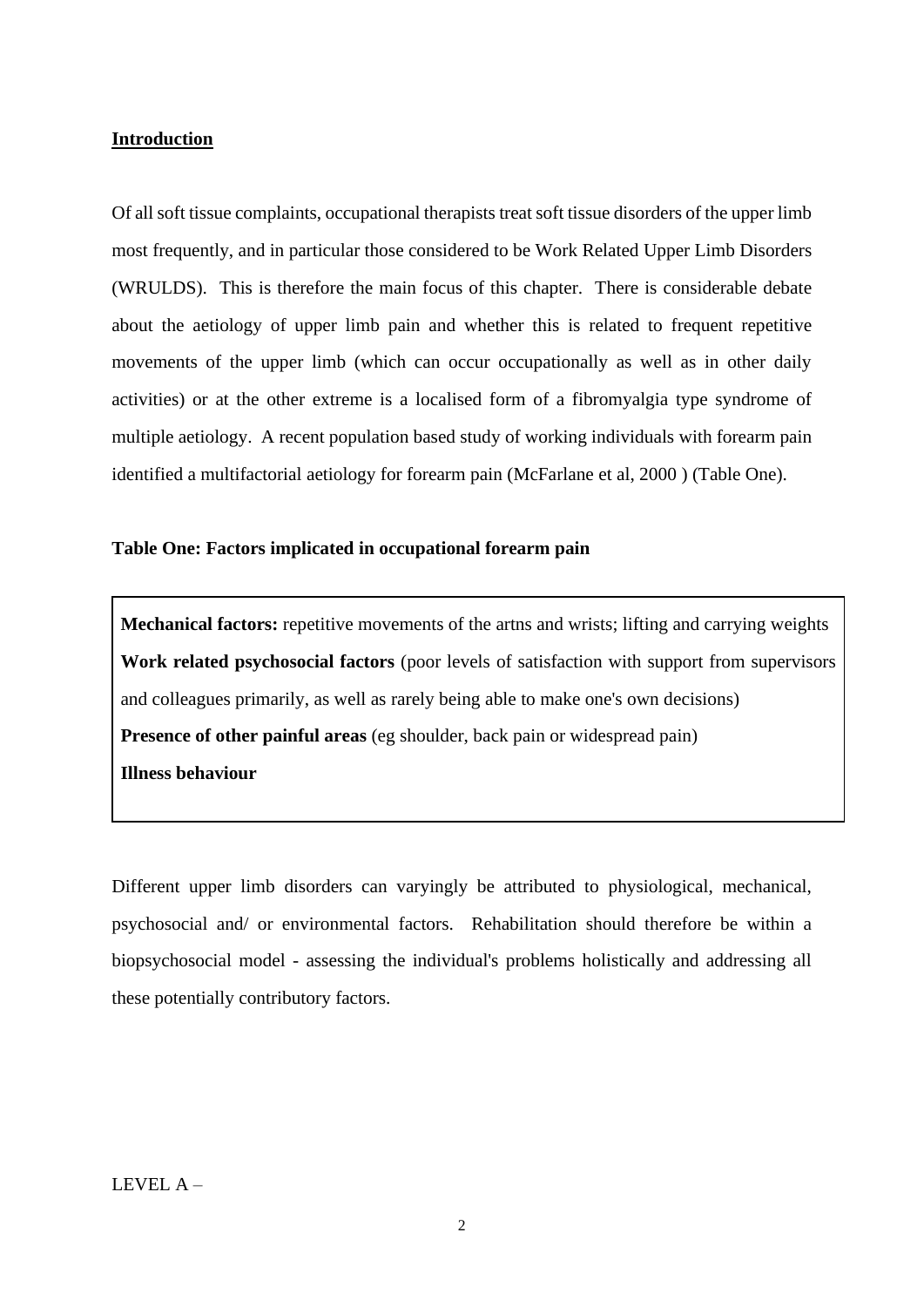#### **Definitions**

As will be discussed, occupational therapy focuses on *rehabilitation* of the individual with a disability or illness back, within their normal environment(s), to maximum independence in activities of daily living, leisure and work.

The Occupational Therapist assesses the physical, psychological and social functions of the individual, identifies areas of dysfunction and involves the individual in a structured programme of activity to overcome disability. The activities selected will relate to the consumer's personal, social, cultural and economic needs and will reflect the environmental factors which govern his/ her life (College of Occupational Therapists, 1994).

There is a growing interface between the two professions of occupational therapy and ergonomy, with common ground in "health care ergonomics" (Berg Rice 1998), to maximise preventative and rehabilitative strategies to reduce both the occurrence and severity of soft tissue disorders. Increasingly, occupational therapists specialising in hand therapy have undertaken postgraduate training in ergonomics and are able to combine the approaches of the two professions in assessment and treatment.

#### **Ergonomy**

Ergonomics *(ergon = work, nomos =* law: also called *human factors engineering)* is the study of work performance. "Human factors (ergonomics) is a body of knowledge about human abilities, human limitations and other human characteristics that are relevant to design. Human factors engineering (ergonomics implementation) is the application of human factors information to the design of tools, systems, tasks, jobs and environments for safe, comfortable and effective human use" (Chapanis 1991). It is concerned with humans' interactions with their environments, which can include psychological and social factors affecting work performance within organisations, as well as physical factors (such as vibration, climate - indoor and outdoor, lighting, noise and the effects of contaminants), and organisational factors (such as shift work, workloads, management styles, accidents, safety, motivation and alienation). Good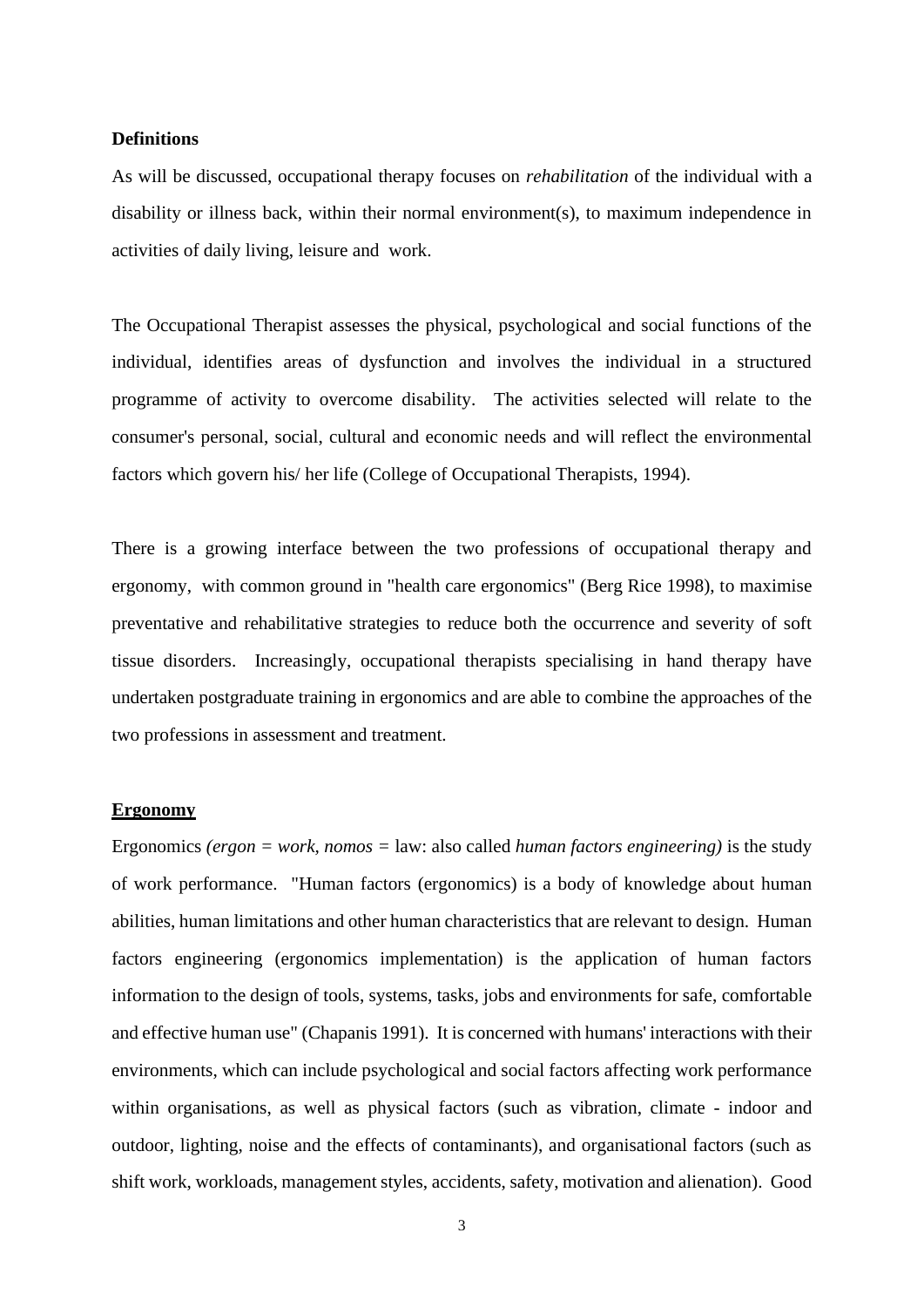ergonomic design optimises the relationship between the person and their environment and so works preventatively (Table Two). Ergonomists are increasingly becoming involved in the modification and design of equipment, buildings, vehicles and systems for people with disabilities and the elderly, to enhance quality of life and potential for independent living (Nickerson, 1992).

# **Table Two: Ergonomic concerns**

**Design** of work stations, seating, person-machine interfaces (displays and controls), tools and products to fit the normal anthropometric dimensions for the population under consideration, as well as for the range of normal visual, auditory, cognitive and other physical abilities. **Design** of instructional manuals, signs and warning systems. **Evaluation** of the work postures, muscle activity and speed of work required in specific work tasks, to assess whether they are within normal human work capacity **Evaluation** of the working environment and organisation to identify stress factors. **Design** of tasks, equipment and systems to meet Health and Safety legislation **Identification** of actual and potential hazards in the workplace and conduction of risk or safety assessments.

#### **Level A**

# **Approaches used in Occupational Therapy and Ergonomy**

#### **Level B**

# **Occupational Therapy approaches**

Treatment is implemented using appropriate frames of reference, the *biomechanical and rehabilitative* being the most commonly used in the treatment of soft tissue disorders. The biomechanical frame of reference is applied to improve active and passive range of movement,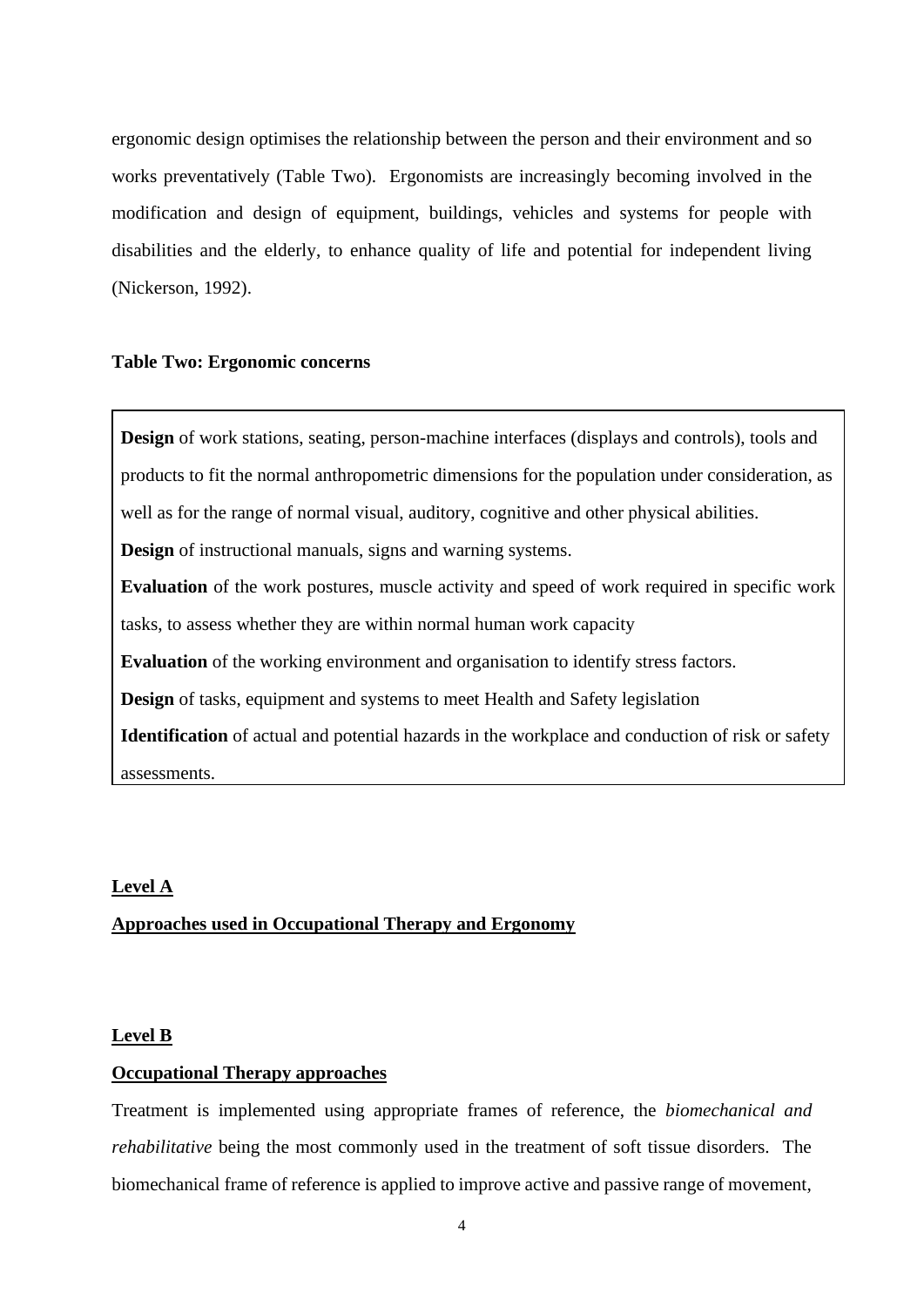strength, stability, and endurance through the use of graded physical activity. The rehabilitative frame of reference is applied during both the treatment stage to facilitate independence and when the individual is making no further gains in physical ability, to maximise independence through adapted activity, assistive equipment or physical assistance. A cognitive behavioural approach may also be used to assist people to cope with pain and to alter behaviour patterns (both physical and psychosocial) which may be precipitating and exacerbating the conditions.

Occupational Therapists involved in the treatment of soft tissue disorders will apply these principles during assessment and treatment. Occupational therapy intervention is centred on the individual's roles, occupations and activities to enable the individual to become a confident performer in his/her daily life (Hagedorn 1997). Interventions are focused on maximising abilities in work, recreational pursuits, self-care and domestic activities, and psychosocial status. They also focus on modifying tasks and the person's environment in relation to their abilities and enabling the person to interact successfully in their sociocultural environment.

The patient forms a partnership with the therapist and intervention is jointly directed (Hagedorn 1997). Occupational therapists may apply a variety of client centred models of Occupational Therapy (OT) in their assessment and treatment. The primary aim is to help the person gain their highest functional level, i.e. to maximise their occupational performance, to their satisfaction. Strategies can include: education, modification of occupation(s) and environment(s), exploration of alternative tasks/ life roles, provision of aids and equipment and management / supervision of others completing difficult occupations. Treatment programmes are graded and dependent on the individual, the nature of the disorder, the treatment being carried out by other professions, the priorities identified by the individual, and the facilities within the department. Interventions include everyday activities (simulation of activities of daily living, work and leisure appropriate to the individual), purposeful activity and creative activities and non-purposeful, preparatory activities to maximise ability.

# **Ergonomic approaches**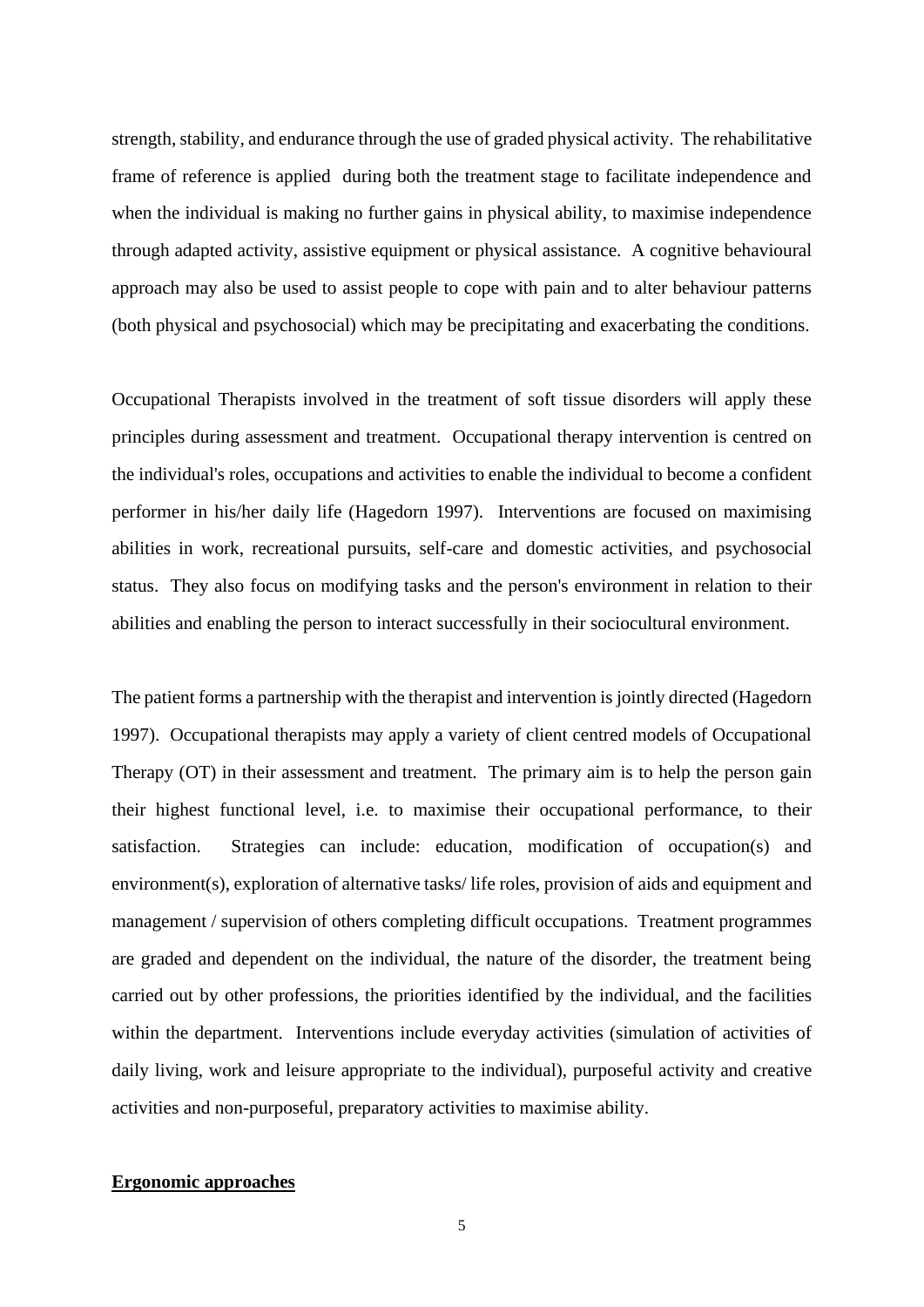A number of approaches are applied in ergonomics, based upon biomechanical principles. There are two broad approaches:

• Injury prevention approaches focus on ensuring the worker, task and environment are matched in order to prevent or limit the development of soft tissue and other injuries. For example, one of these is the Occupational Biomechanics approach which aims to improve workers' occupational performance whilst achieving the organisation's goals (Chaffin and Anderson,1991). This includes personnel selection criteria and training, hand tool design guidelines, workplace and machine control layout guidelines, seating design guidelines and materials handling limits. Another is the Ergonomic Tool Kit Approach (Burke, 1998) which focuses on work place based ergonomics of workstation design and modification, altering work processes and considers organisational factors as well as workers' stress levels, comfort and safety (Jacobs, 1999).

• Vocational rehabilitation approaches which treat people who have already developed injuries and disabilities. These reflect the merging of ergonomics and rehabilitation. For example, the Functional Approach (Isernhagen 1995) encompasses both preventative and rehabilitative approaches. This includes work analysis, functional capacity evaluation, injury prevention education, pre-work screening, ergonomic adaptations, modified work and retumto-work programs and injury management and prevention.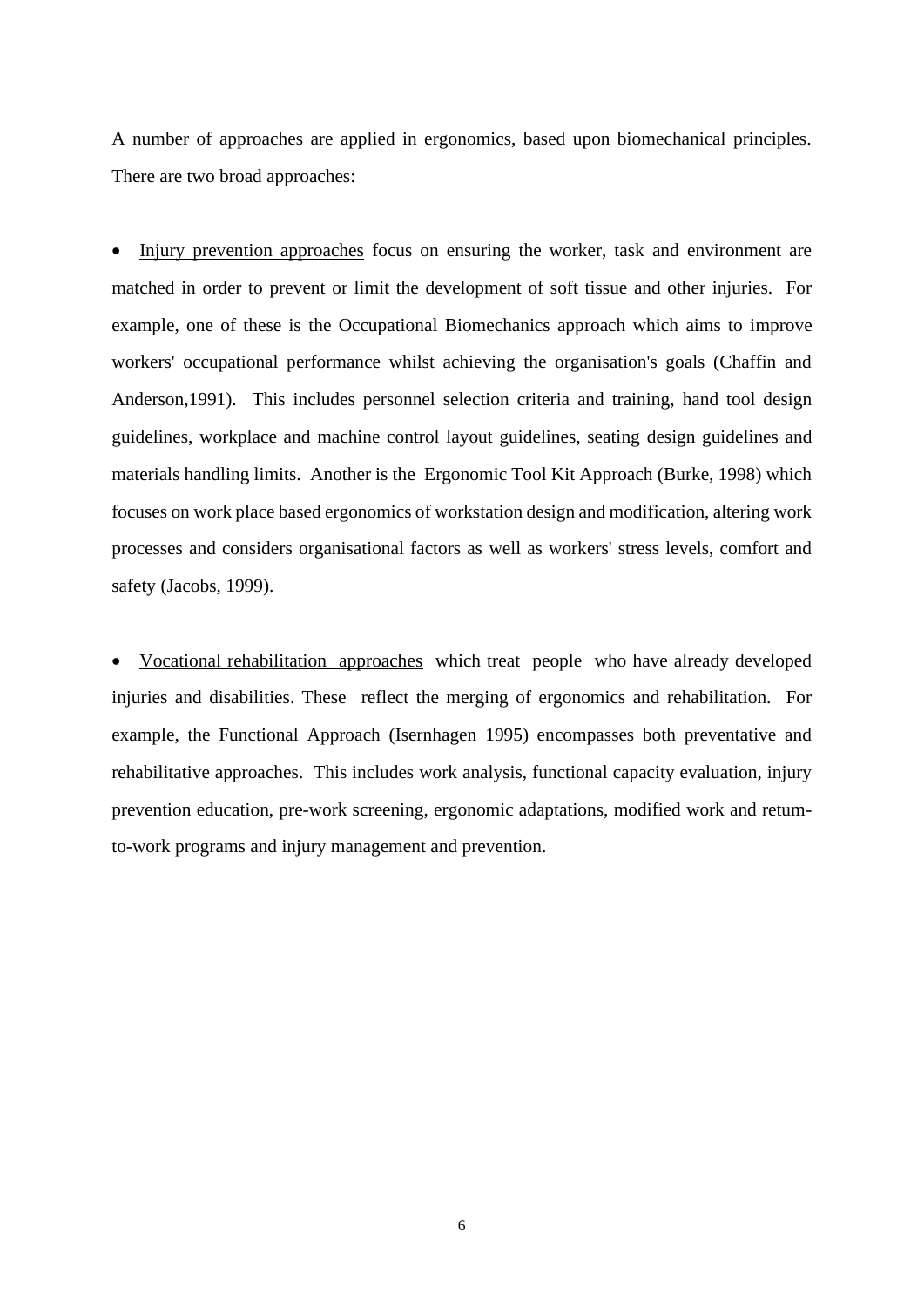# Level A

# **Assessment**

# Level B

#### **Occupational Therapy Assessment**

Therapists assess the person's physical, functional, cognitive, psychological and social abilities, within the context of their physical and sociocultural environment and the requirements of their roles and occupations (ie everyday activities). The assessment procedure used by occupational therapists working with musculoskeletal disorders is the same regardless of the location of the disorder, although specific tests may vary according to its nature and location. The assessment procedure described below focuses on the upper extremity.

# Level C

# **Sources**

The majority of individuals with soft tissue disorders referred to an occupational therapist will be treated as out patients, and are referred from orthopaedic, rheumatology or hand clinics or by General Practitioners.

# Level C

# **Gathering information**

Prior to the initial assessment, the occupational therapist should supplement the information provided in the referral from both medical notes and multidisciplinary team members on the person's medical history and previous and concurrent treatment.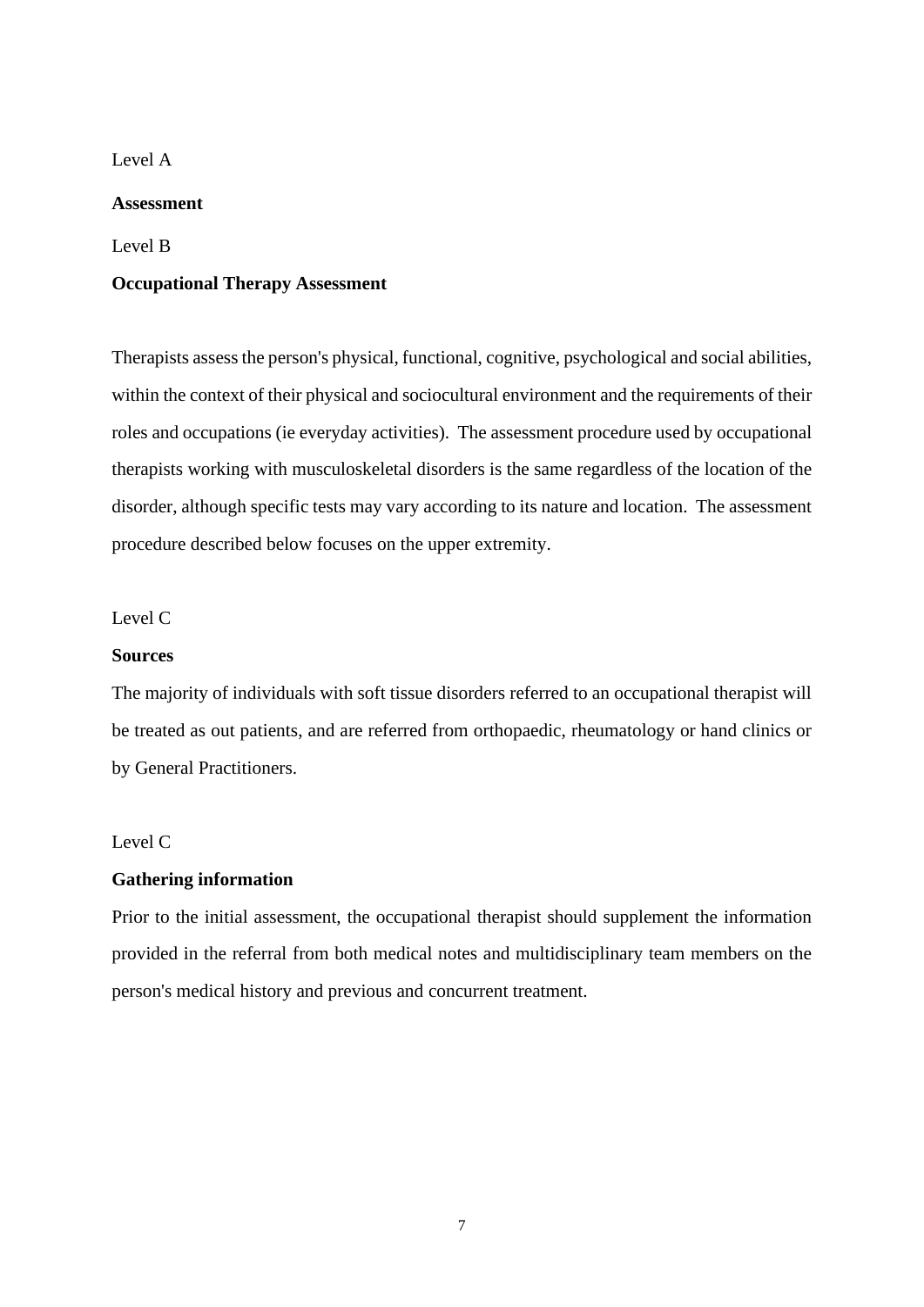## **Level C**

# **Initial Assessment**

This allows the therapist to establish a rapport with the person. This is essential as the quality of the therapeutic relationship can impact on the success of the intervention strategy, which may extend over many weeks. The initial assessment provides an opportunity to gain insight into the individual's perspective of their disorder, how it presents, and its effect on physical, psychological and social aspects of their lifestyle. Both affected and unaffected upper limbs are assessed to allow comparison of what normal function and appearance is for the individual.

The history of onset and the nature of the condition are discussed. A description of the nature of the pain including the distribution, severity, type, aggravating factors and strategies which provide relief should be discussed. Visual analogue pain scales may be used before and after treatment and provide subjective information on the amount of pain experienced. The McGill Pain Scale (short form) (Melzack, 1987) incorporates 15 descriptors of the sensory and affective dimensions of pain. A visual analogue scale and present pain intensity provide a measure of the intensity of the pain experienced. The scale takes between two to five minutes to complete.

Physical examination commences with observation. The patient is observed in relation to how the patient is responding to the presence of the condition and their posture. The condition and colour of the skin may indicate if the limb has been used normally. For example, a person with a manual occupation may have calluses over the metacarpal heads, which may be less pronounced on the affected limb suggesting an interference with activities at work. The condition of the nails, hair and pulps of the fingers, the location and extent of deformity and muscle wasting and whether the circulation is intact or compromised are all evaluated.

Palpation and handling of the patient should be gentle and slow. A verbal commentary on the assessments and movements conducted should precede any examination. The temperature of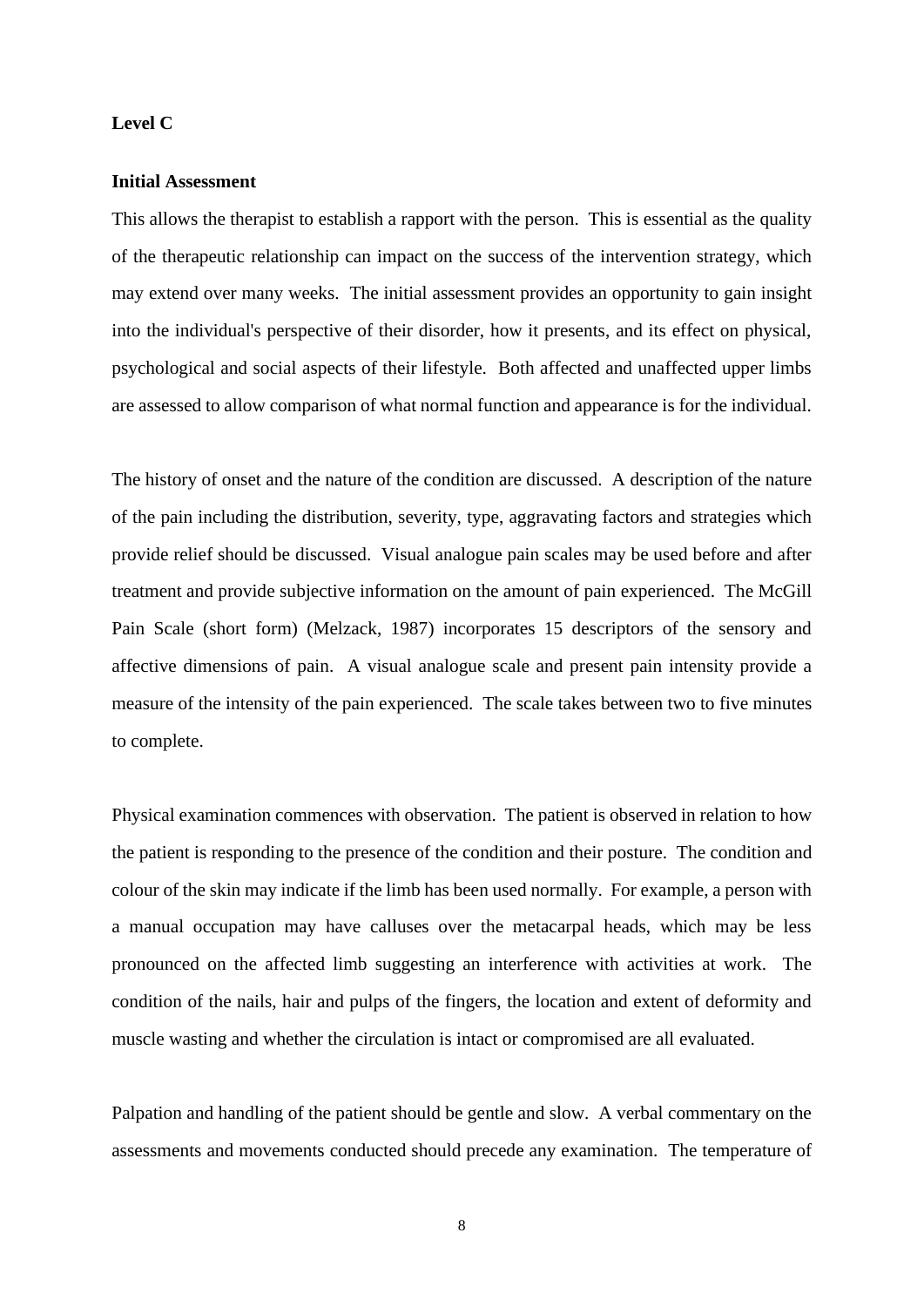the skin, which may indicate infection or poor circulation, sweat pattern and condition of any scars are also noted during examination.

Range of movement is then evaluated. Active and passive range of movement of the upper limb are assessed using a goniometer following standardised methods, with proximal joints supported as necessary and preferably performed by the same therapist at each assessment to maximise reliability. Sensory examination should record responses as intact and accurate, impaired, or absent (Boscheinen- Morrin, 1992). This includes assessment of light touch, presure, pain, temperature, two point discrimination, proprioception and stereognosis (ie the ability to identify objects from touch alone)*.* Findings can be recorded on outline drawings of the upper limb.

Light touch and pressure can be tested using cotton wool and the fingertip or using Semmes - Weinstein monofilaments. The original Semmes Weinstein Kit includes 20 monofilaments, and there is also a "Mini Kit" which has a five-filament hand set. The reliability of the test has been established and it is considered to yield sensitive and accurate results. The monofilaments provide a method of determining normal versus abnormal sensibility at the sensitivity threshold (Bell- Krotoski and Tomancick, 1987; Bell-Krotowski, 1999).

Manual muscle testing is assessed using the Oxford Grading Scale to test muscle power (Boscheinen- Morrin, 1992). Various forms of grip strength are assessed in the patient with an upper limb disorder, including power grip, tip, tripod and lateral pinch. The Jamar Dynamometer and  $B + L$  hydraulic pinch gauge have high calibration and accuracy and are the instruments of choice (Mathiowetz et.al., 1984; Bohannon, 1986; Solgaard et.al., 1984). The American Society of Hand Therapists (ASHT) have developed a standardised arm position for use with the Jamar Dynamometer which should be used to ensure consistency of results (Solgaard et. al., 1984). Each grip should be repeated three times with 15 seconds inter trial rest to avoid fatigue. The mean for each grip is then calculated.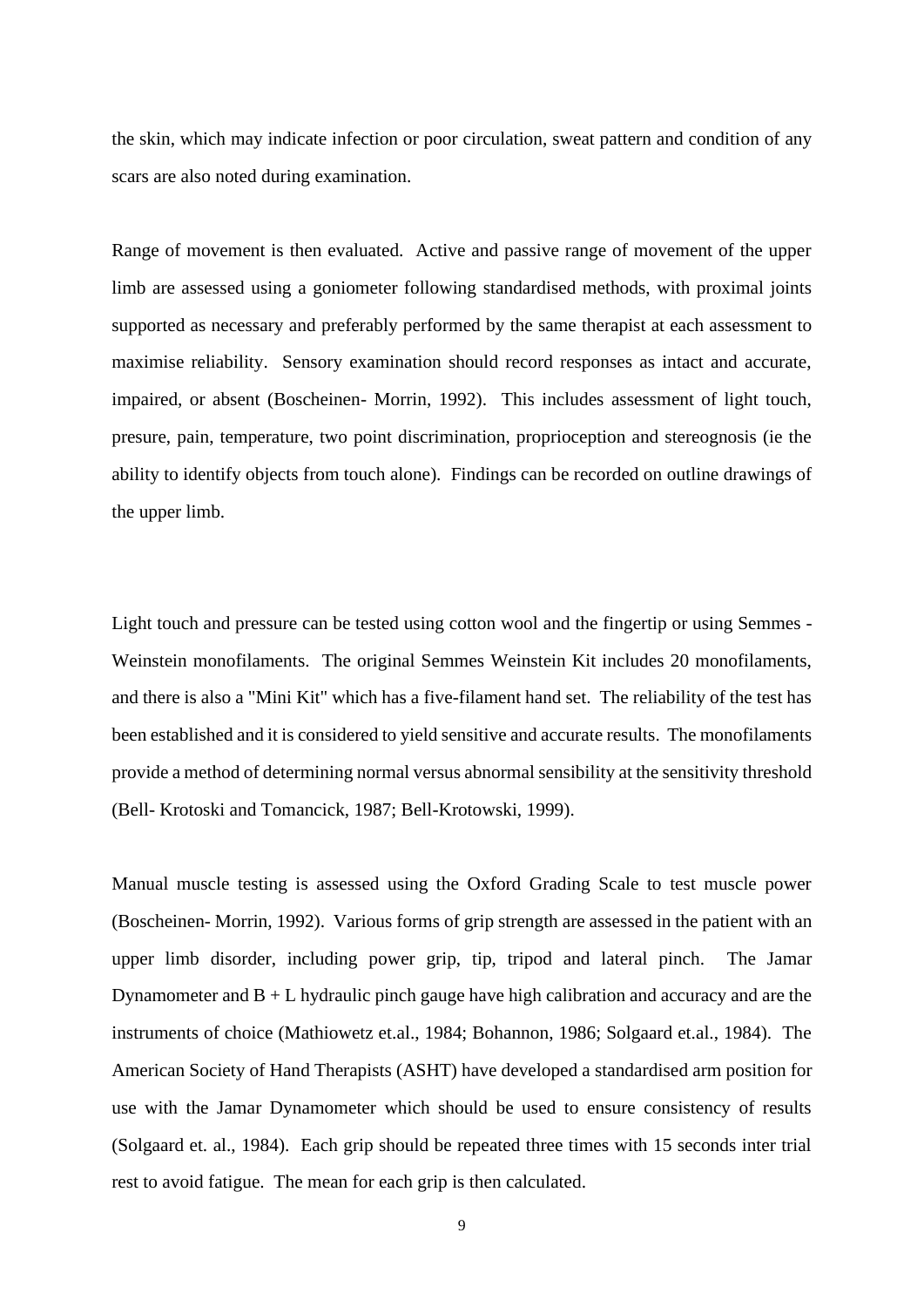The location, extent, classification (primary or secondary) and duration of oedema need to be established (Palmanda et.al., 1999). A visual record of any oedema can be recorded on a simple line drawing of the upper limb. A tape measure or volumeter using water displacement can be used to measure oedema in the hand. The involved and uninvolved hand should be assessed. The dominant hand will displace 15 - 20 mls more than the nondominant hand.

Functional assessment is then performed. The impact of the disorder on the individual's ability to carry out activities of daily living should be evaluated, including personal and domestic activities, work, and leisure. The affected areas will be dependent on the individual, their roles, responsibilities and occupations. Environmental factors may also influence the individual's performance. Assessment may be specific targeting the area of dysfunction for example, a work assessment. Alternatively, standardised assessments may be used, as described in Table Two.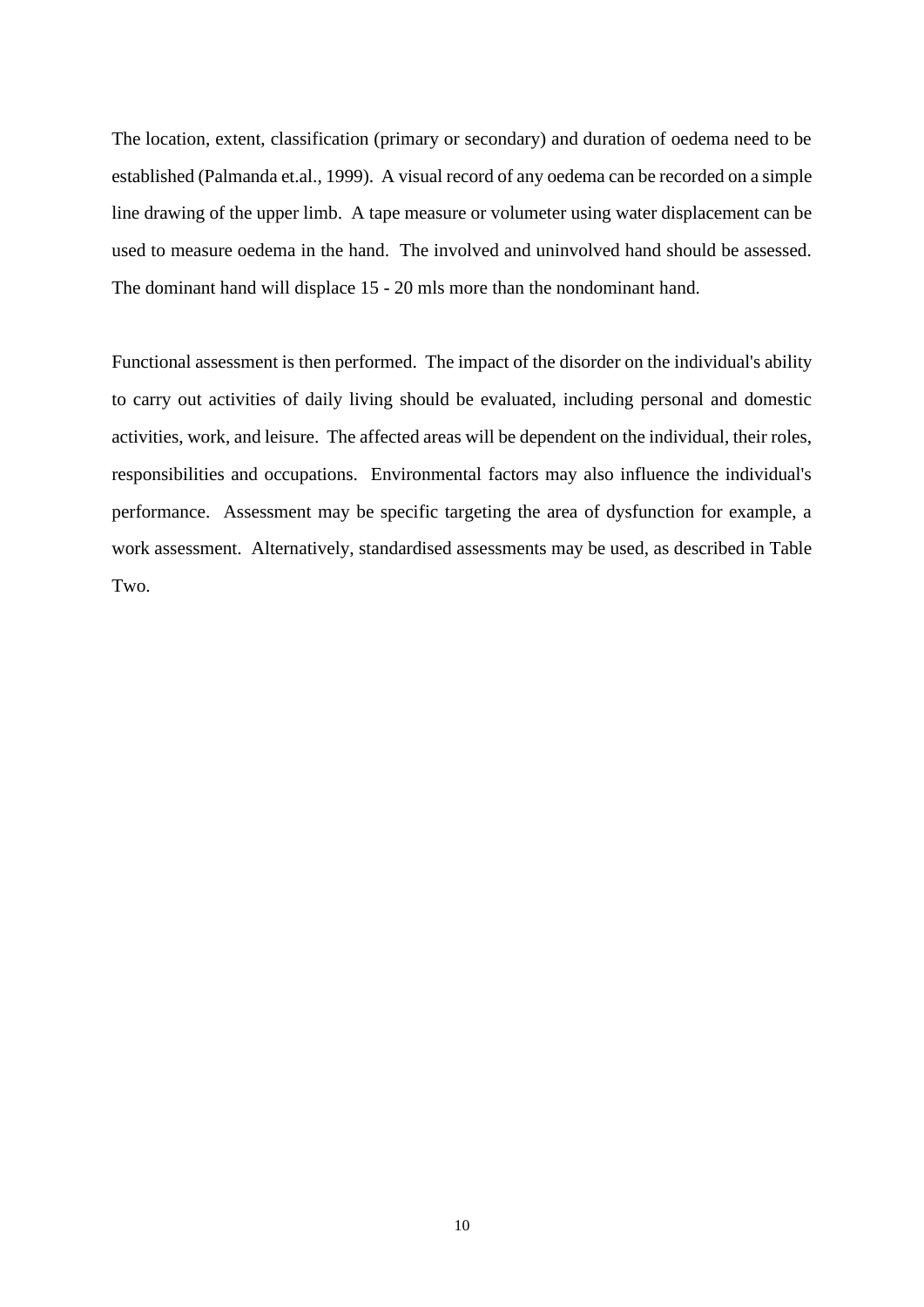| <b>Assessment</b> | <b>Type</b> | <b>Description</b>   | Time to  | <b>Validity</b> | <b>Reliability</b> |
|-------------------|-------------|----------------------|----------|-----------------|--------------------|
|                   |             |                      | complete |                 |                    |
|                   |             |                      | (mins)   |                 |                    |
| Disabilities of   | Self-report | 30 compulsory        | 10       | Yes             | Yes                |
| Arm,              |             | items: including     |          |                 |                    |
| Shoulder and      |             | functional,          |          |                 |                    |
| Hand              |             | physical, social and |          |                 |                    |
| Shoulder and      |             | psychological items  |          |                 |                    |
| Hand              |             | Additional optional  |          |                 |                    |
| Questionnaire     |             | section for sports   |          |                 |                    |
| (DASH)            |             | and performing       |          |                 |                    |
| (Hudak et al,     |             | arts. Five point     |          |                 |                    |
| 1996)             |             | Likert scale each    |          |                 |                    |
|                   |             | item. Gives a total  |          |                 |                    |
|                   |             | score.               |          |                 |                    |
|                   |             |                      |          |                 |                    |
| Neck and          | Self-report | 20 items: physical   | 10       | Yes             | Yes                |
| <b>Upper Limb</b> |             | task ability, effect |          |                 |                    |
| Index (NULI)      |             | of disorder on       |          |                 |                    |
| (Stock et al,     |             | work, psychosocial   |          |                 |                    |
| unpublished)      |             | impact, sleep, and   |          |                 |                    |
|                   |             | negative effects of  |          |                 |                    |
|                   |             | condition. .Seven    |          |                 |                    |
|                   |             | point Likert scale   |          |                 |                    |
|                   |             | each item. Gives a   |          |                 |                    |
|                   |             | total score and four |          |                 |                    |
|                   |             | sub-scales-          |          |                 |                    |

# **Table 3: Standardised Assessments suitable for use with WRULDS**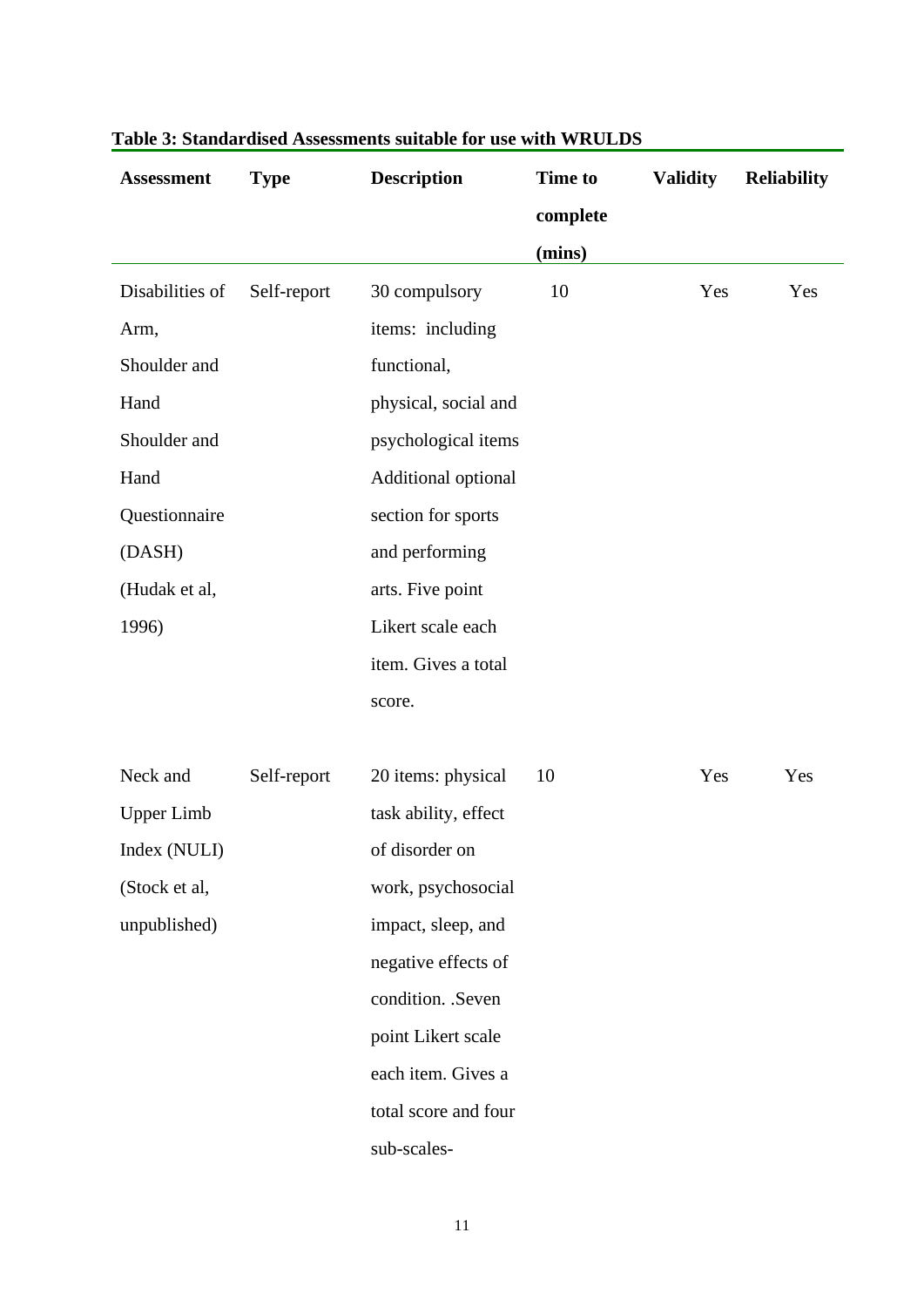# physical,

psychosocial, work

and sleep status.

| Sollerman            | Observation | 20 simulated         | 30 | Yes | Yes |
|----------------------|-------------|----------------------|----|-----|-----|
| <b>Hand Function</b> | - of        | activities of daily  |    |     |     |
| Test (SFHT)          | performance | living (eg opening   |    |     |     |
| (Sollerman           |             | door, fasten zip,    |    |     |     |
| and Ejeskar,         |             | pour water).         |    |     |     |
| 1995)                |             | Scoring is a         |    |     |     |
|                      |             | combination of       |    |     |     |
|                      |             | time taken to        |    |     |     |
|                      |             | perform each task    |    |     |     |
|                      |             | and quality of grip  |    |     |     |
|                      |             | used (rated on a 0-4 |    |     |     |
|                      |             | scale).              |    |     |     |
|                      |             |                      |    |     |     |

| Sequential      | Observation | 12 simulated         | 30 | Yes |
|-----------------|-------------|----------------------|----|-----|
| Occupational    | of          | activities of daily  |    | Yes |
| Dexterity       | performance | living (eg writing,  |    |     |
| Assessment      |             | pick up envelope,    |    |     |
| (SODA) (van     |             | use a telephone).    |    |     |
| Lankveld et al, |             | Six are unilateral   |    |     |
| 1996)           |             | and 6 bilateral.     |    |     |
|                 |             | Scoring is based on  |    |     |
|                 |             | quality of grip      |    |     |
|                 |             | function (rated on a |    |     |
|                 |             | $0-4$ scale), plus   |    |     |
|                 |             | person's perceived   |    |     |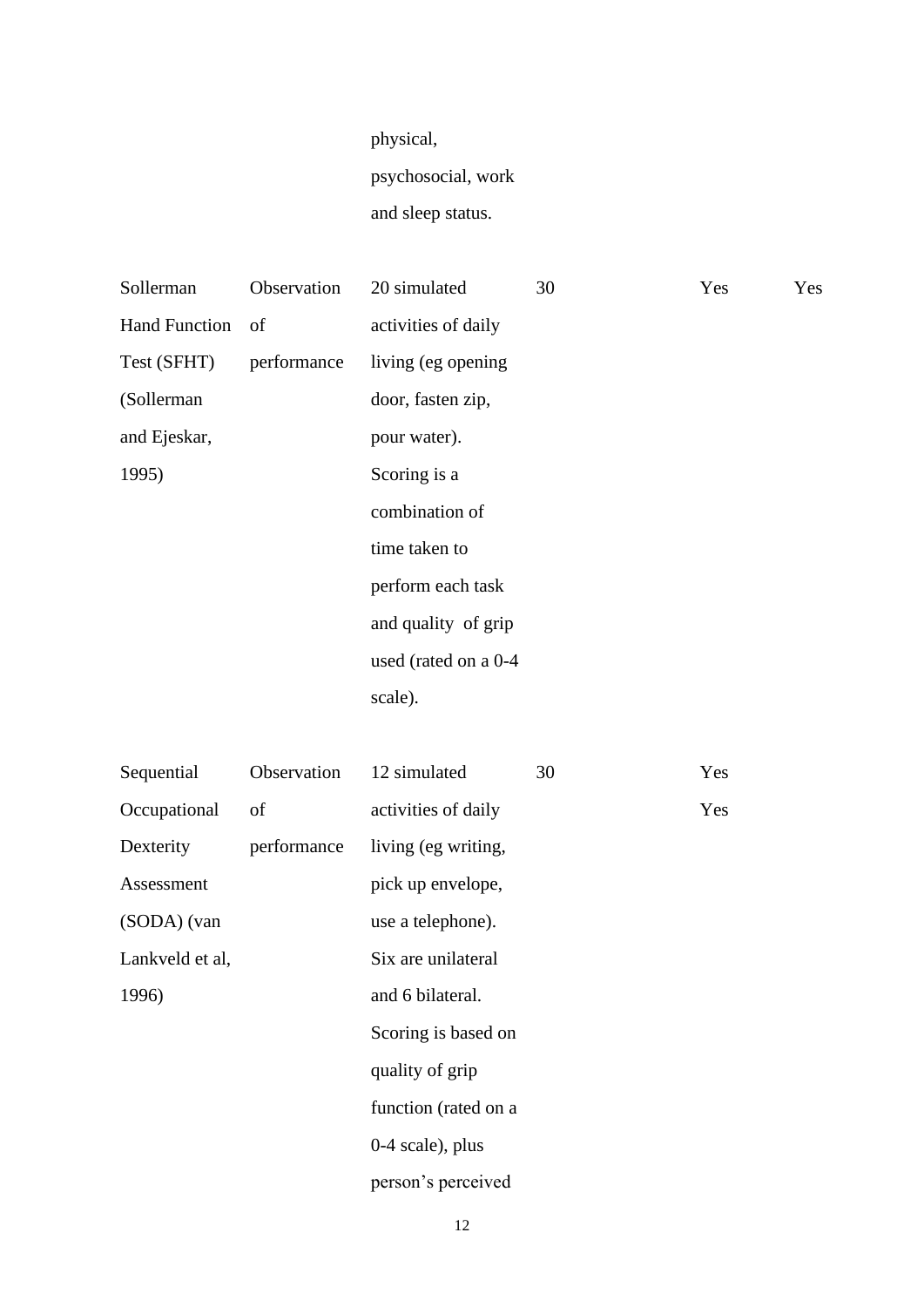# difficulty and pain level during performance.

| Jebsen Hand          | Observation | Seven grip           | 10 | Yes |
|----------------------|-------------|----------------------|----|-----|
| <b>Function test</b> | of          | activities (eg pick  |    | Yes |
| (JHFT)               | performance | up small objects,    |    |     |
| (Jebsen et al,       |             | writing, stacking    |    |     |
| 1969)                |             | checkers). Each      |    |     |
|                      |             | sub-test performed   |    |     |
|                      |             | separately with left |    |     |
|                      |             | and right hands.     |    |     |
|                      |             | Score is the time    |    |     |
|                      |             | taken to perform     |    |     |
|                      |             | test                 |    |     |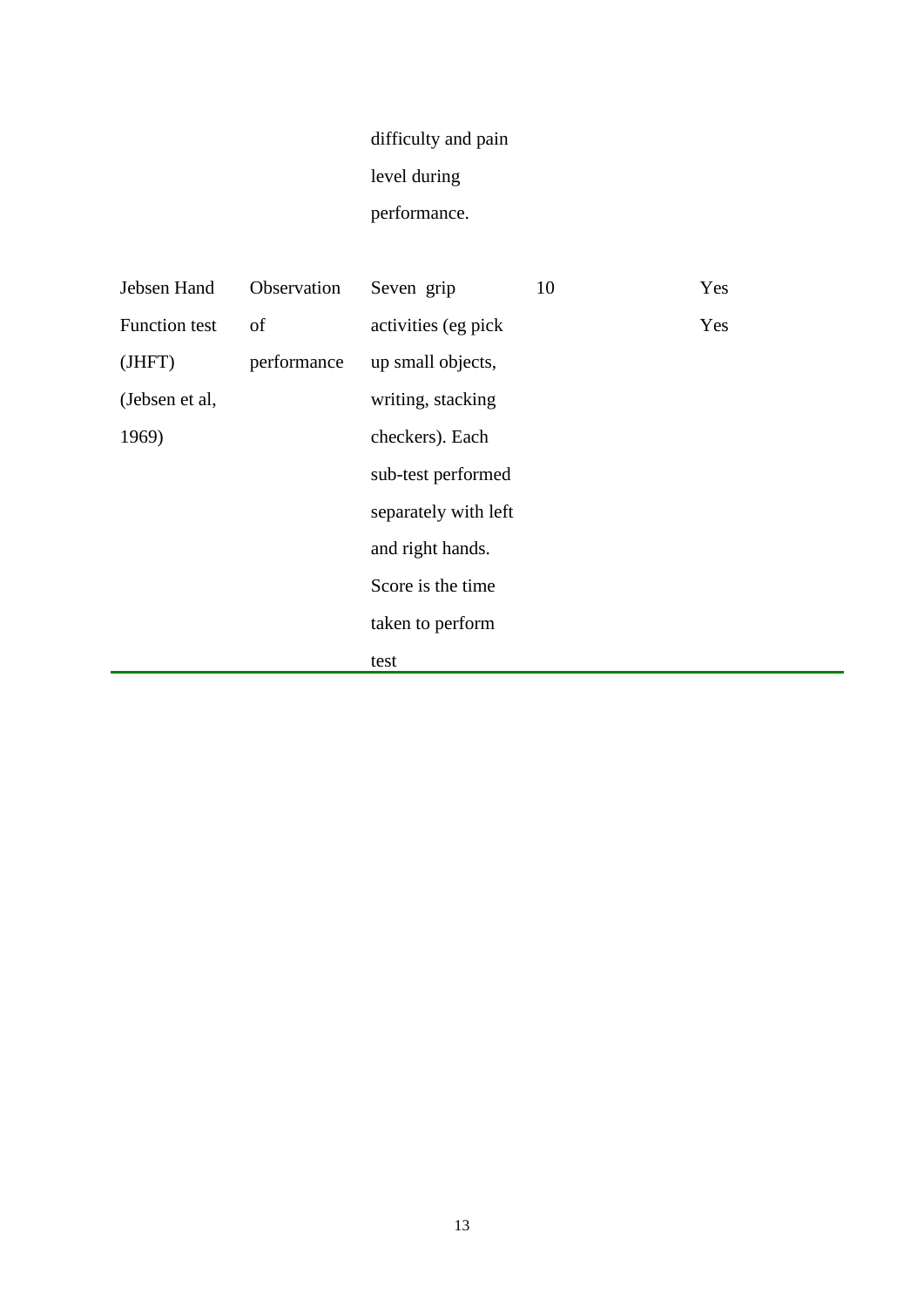McPhee (1987) reviewed hand function tests concluding that 82 % used time as the critical measure. However, this was not considered to be an accurate indication of hand function. Relatively few tests examine the method of task completion or simulate heavier activities reflective of a work environment. He recommended no one test can be used exclusively for all conditions but each test must be evaluated to ensure the most appropriate test for that diagnostic group and person is used.

Psychosocial assessment should be conducted, as the psychological impact of any disorder is not always proportional to the extent of the injury. Psychological effects can determine the success of a treatment programme especially if motivation, confidence and self esteem are affected. Cultural and religious background may also affect the individual's reaction to the disorder. Methods of assessment include: informal psychological assessment during the initial assessment, for instance noting the person's reaction to their injury, assessing motivation, confidence and self esteem through therapist-patient interaction. Standardised assessments measuring anxiety may also be used when necessary, such as the Hospital Anxiety and Depression scale (HAD) (Zigmond and Snaith, 1983). This is a 14 item scale with seven items relating to anxiety and depression respectively. It is a self report scale and uses a 4 point Likert scale with responses ranging from "none" to "unbearable."

Work Assessment (or Functional Capacity Evaluation) is commonly conducted with people returning to work. This should include a work site job analysis (see ergonomic assessment) to identify the job requirements the person is being rehabilitated back to, eg. the need for manual dexterity, balance or repetitive reaching. Without a job-site evaluation to investigate the cause or factors contributing to the condition, therapy may just be treating the symptoms not the cause. The work assessment can also include a wide range of activities conducted in the occupational therapy department to simulate the person's normal task demands. For example their ability to: handle objects; reach; push; pull; lift; carry; perform twisting movements; feel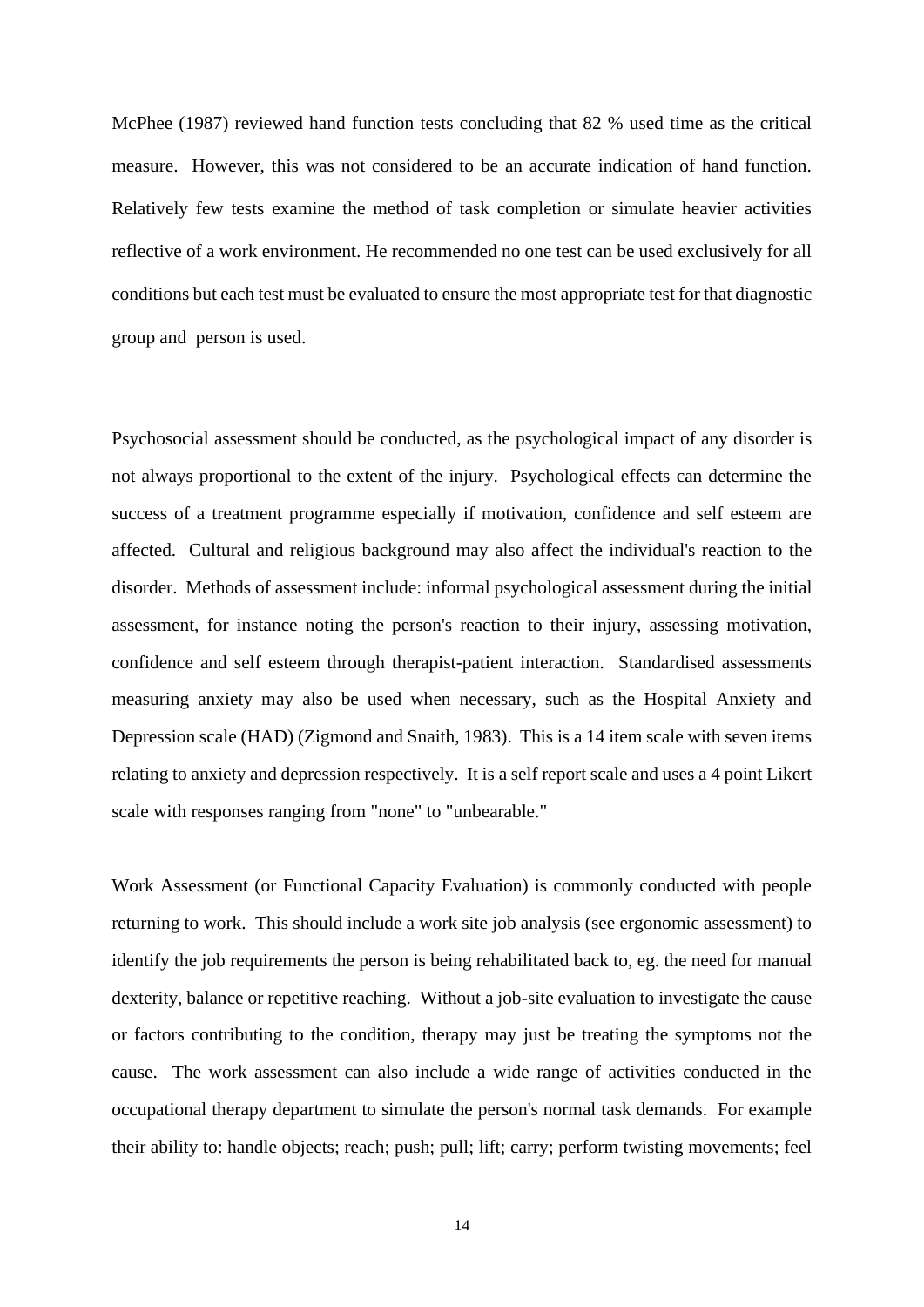objects; crawl and climb; manual dexterity and eye-hand -foot coordination is tested (Schultz-Johnson, 1995). Activities may be simulated using a variety of methods:

- Tasks available in the department: eg printing, woodwork, the Baltimore Therapeutic Equipment (BTE). The BTE machine has a range of interchangeable handles and tools attached to a lever arm allowing a variety of hand and arm actions to be exercised using increasing ranges of movement, levels of resistance and speed. The integral computer enables a varying programme of activity to be set and analysis of progress.
- VALPAR Corporation Work Samples (VCWS). This includes a series of activities. For example, VCWS 1 tests the person's abilities to work with small tools (screwdrivers, pliers) during six timed exercises - five assembly and one disassembly. This allows the therapist to evaluate: motor co-ordination, manual dexterity, tolerance of frustration and performance in repetitive tasks. VCWS 9 evaluates the person's ability to work at four different heights: overhead, shoulder, waist and crouching.- and involves transferring items and screwing these into place at these heights. This allows observation of ability to reach, handle, co-ordinate, dexterity and moving between different heights.

This information will be used to formulate a treatment plan and act as a baseline against which repeat assessments are compared until discharge. Where it is suspected or known that the disorder is caused or exacerbated by work activities, the OT assessment should be supplemented by more detailed ergonomic assessment.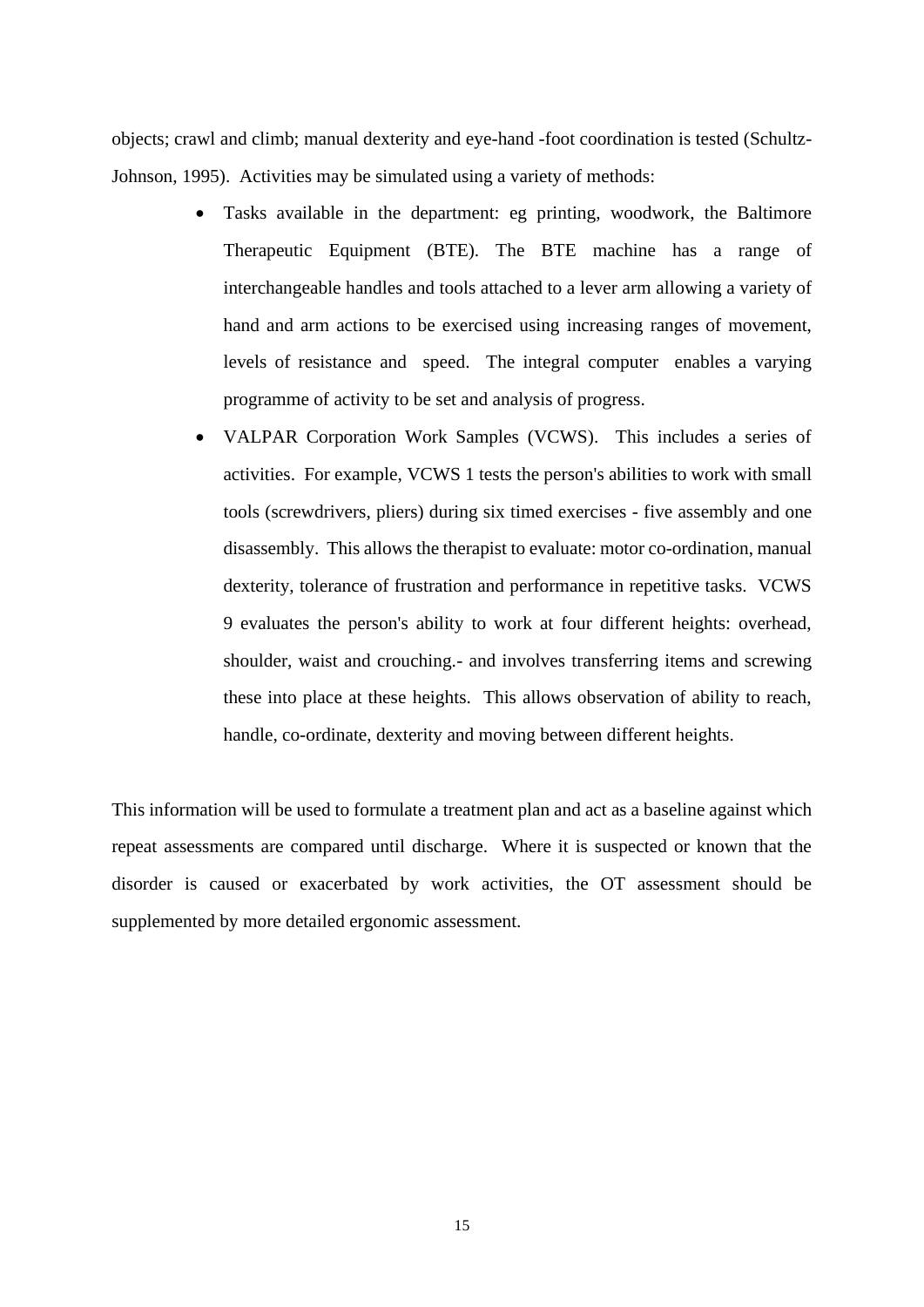#### **Level B**

#### **Ergonomic Assessment**

Ergonomists and occupational therapists interested in work rehabilitation are skilled in applying ergonomic principles for both injury prevention and the modification of work for the injured worker. A work site job analysis is essential to identify what may be potential stresses promoting upper limb disorders. Data is obtained through observation, interview with workers and managers, organisational documentation and consideration of Health & Safety at Work legislation.

# **Level C**

#### **Factors to be considered in an ergonomic assessment**

Numerous factors are considered in any assessment. These include force, frequency and duration of specific tasks, postures, stress and personal factors.

The force required to be applied during a heavy or difficult task can result in physical strain as the required force may be either beyond what a muscle can apply or because limb or equipment positioning means the muscle cannot exert its strength effectively. Inadequate tool or equipment design can also result in excessive force being applied, particularly if the working posture necessary does not allow easy application of force. If the muscle's maximum tolerance is exceeded at one event or with repeated exposure, damage to tissues can occur.

Frequency and duration of task performance also affect ability. Performing certain actions repeatedly or for long durations can result in muscle fatigue. This is relieved by rest, but if this is insufficient and actions are continuously repeated, then pathological changes can occur. Pain may then recur more frequently and so require longer rest periods for recovery.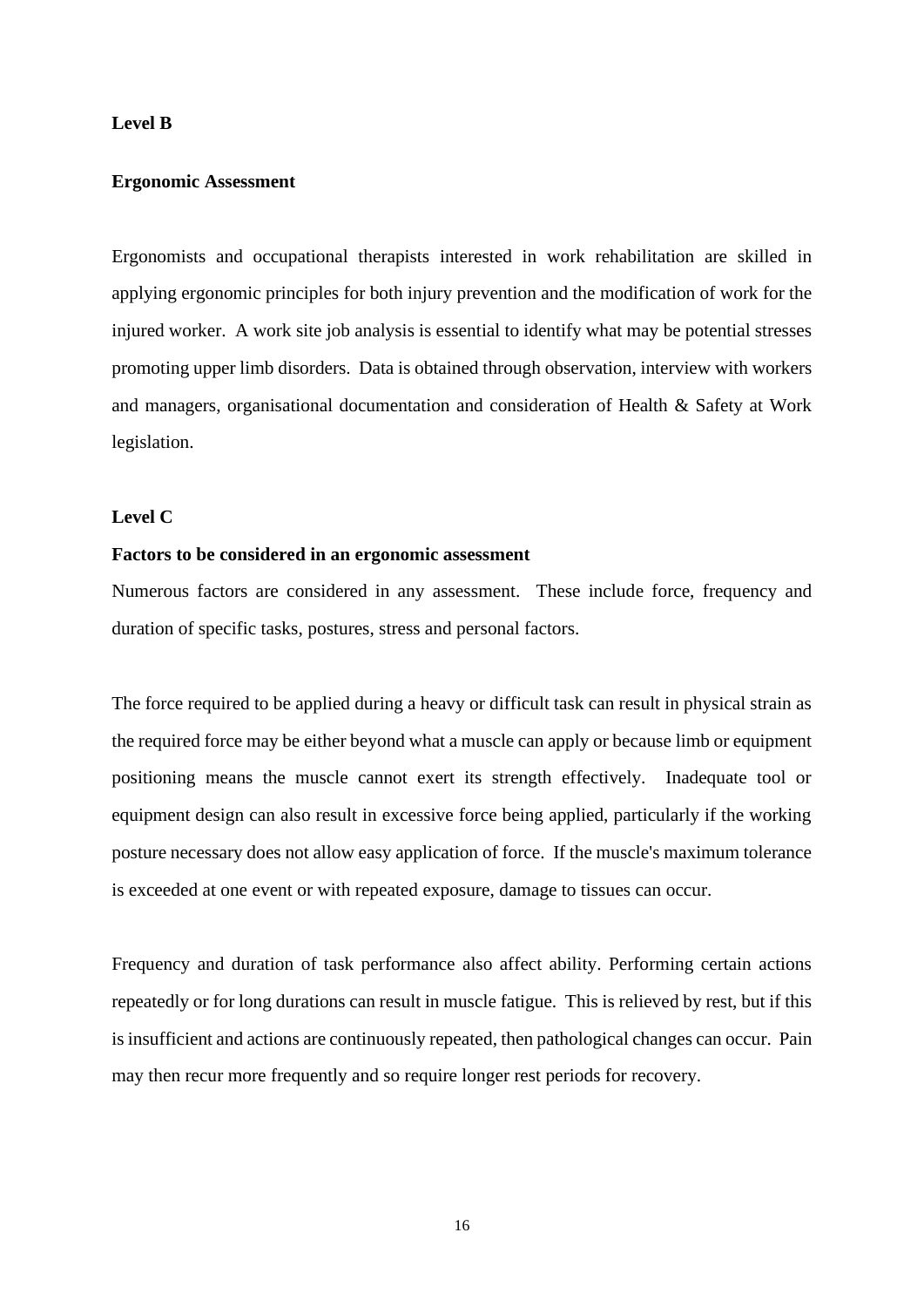Certain postures can occlude blood flow, increase pressure on nerves and other tissues, stress joints or require high muscle force to be maintained. Workers with neck and shoulder pain have been found to perform shoulder abduction and forward neck flexion more frequently and for longer (Sakakibara et al 1987). Postures potentially causing discomfort include: extreme postures at the end of range of the joint; postures allowing gravity to act about a joint and so further increasing load on muscles and tissues (eg working in elevation); and non-extreme postures that affect normal musculoskeletal geometry and thus increase stress on tendons (eg working in ulnar or radial deviation of the wrist, which reduces the efficiency of wrist muscles). Examples of potentially harmful postures include: over-reaching; loading in an uneven manner; wrist extension/ flexion; reaching behind or above shoulder level or behind the torso and performing static work above the level of the heart. The layout of the workplace may also cause postural constraints. Marras and Schoenmarklin (1993) identified risk factors for carpal tunnel syndrome based on frequency of wrist flexion/ extension, angular velocity and acceleration.

Stress can generate muscle tension which can add to the physical demands already placed on muscles from jobs. For example, tasks requiring greater cognitive or visual demands can increase neck and shoulder muscle activity (Westgard and Bjorklund, 1987). There is a higher incidence of musculoskeletal pain amongst those with lower job satisfaction and higher work and life stress. Stress factors related to workload can cause pain as well as inter-personal relationships and social structures within the work environment. A climate of distrust, fear of being inadequate and unwanted overtime can all increase stress and thus muscle tension.

A variety of personal factors can also increase the risk of musculoskeletal disorders, as described in Table Four.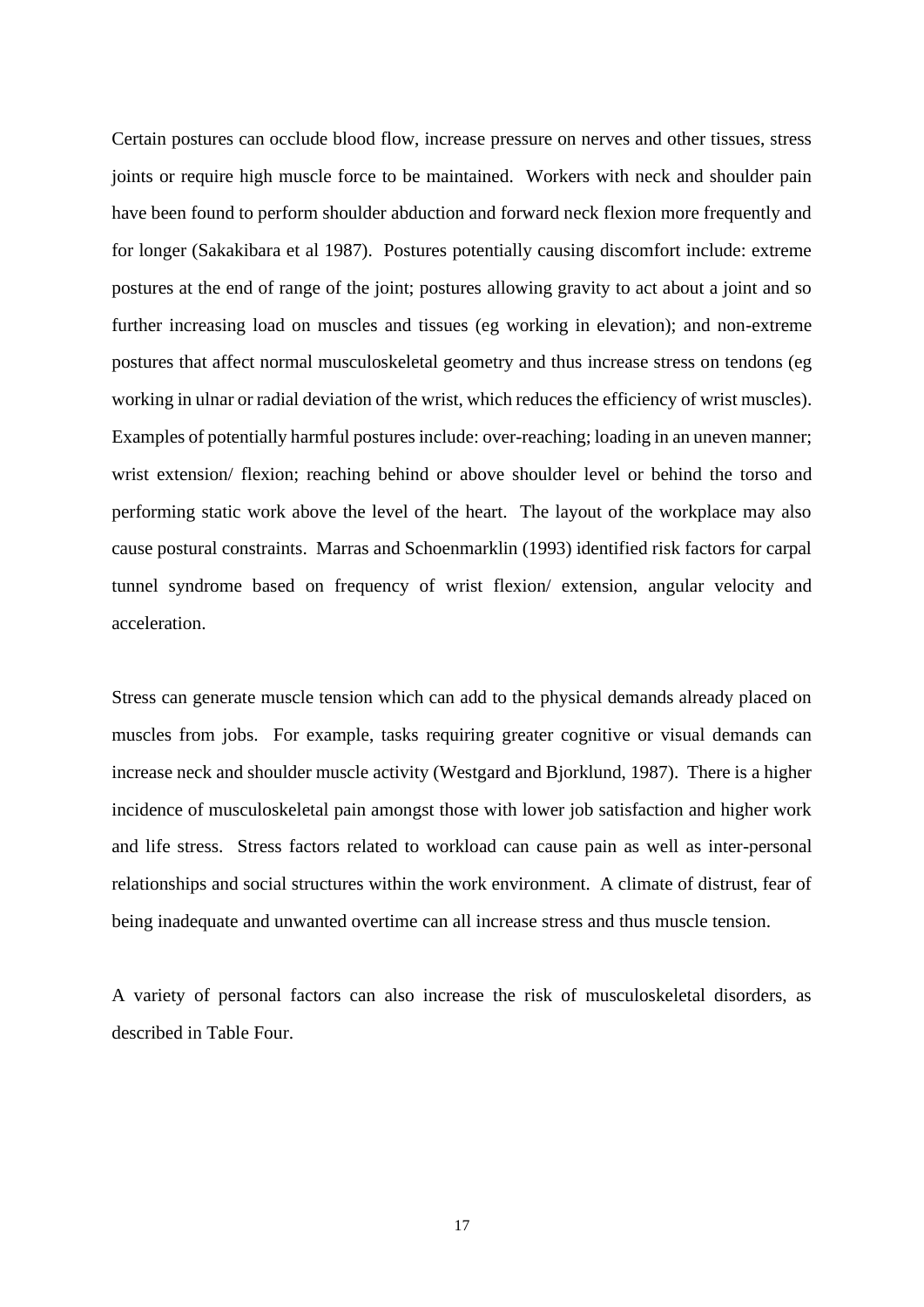# **Table Four: Personal factors affecting risk of musculoskeletal disorders**

Previous injury or illness affecting tissues.

Poor levels of physical fitness.

Increasing age.

Anthropometric characteristics of the individual (eg. height, weight and reach in relationship to the work environment, seating and equipment).

Training provided - which can help increase strength and endurance for the task.

- Personality and psycho-social factors: those with a higher external locus of control and depression have been found to experience musculoskeletal discomfort more frequently.
- Leisure pursuits: causative factors can arise from hobbies involving repetitive actions eg running, knitting, playing musical instruments.

Other factors: eg smoking has been associated with musculoskeletal discomfort, which may be because it correlates with other associated factors such as poor physical fitness.

These factors will all be considered during the formal assessment of the following:

# Level D

# **Job purpose and task analysis.**

This includes identification of the requirements of a job. For example, the purpose of a check-out operator's job is to ensure the speedy sale of products. It includes welcoming customers, moving items across a conveyor belt, scanning bar codes, weighing goods, working on a till, packing items, ensuring correct payment (including credit card authorization and signature checking) and providing correct change and receipts. All of this is carried out whilst maintaining a friendly approach to the customer, and working at speed to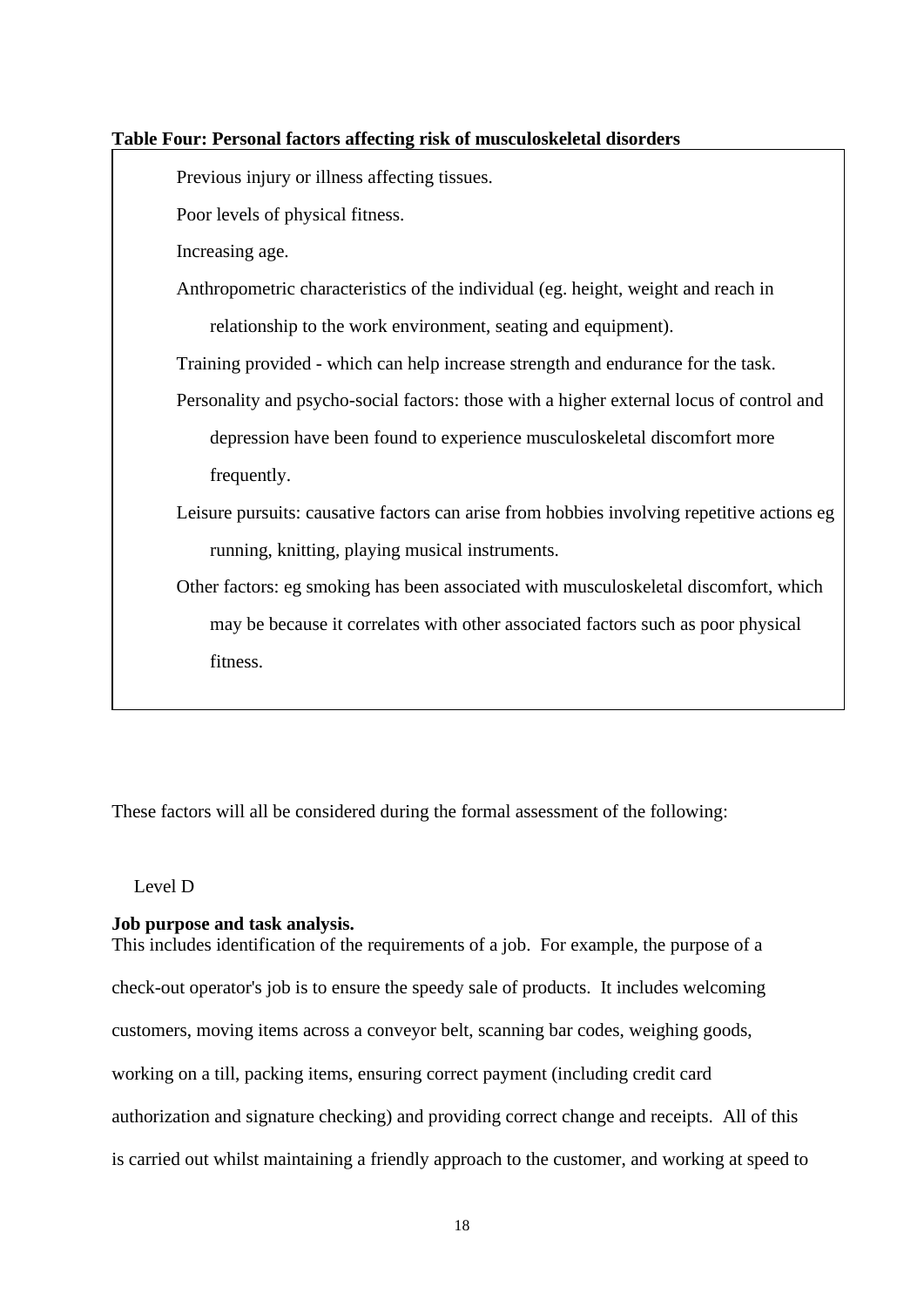reduce customer waiting time and queues. In task analysis, each task in the job must be analysed to identify work positions and potentially stressful movements. Details of task analysis methods are provided later.

#### Level D

#### **Job organization and structure**

This includes identifying hours per shift; the shifts worked; breaks; rest periods; job rotation; piece work; job-rate quotas (eg output per hour); production incentives; work pace and frequency of work cycles (ie the number of times per hour a job task is performed); and work schedule. Excess speed of work and long shifts with inadequate rest breaks can cause and exacerbate injuries.

#### Level D

#### **Tools and equipment**

Tools and equipment should suit the anthropometric dimensions and strength of the individual. This includes assessing the weight and size of tools and considering the use of power tools to reduce the force needed, along with evaluating the even balance of tools in the hand. The friction and slip resistance of grasping surfaces, size, shape and thickness of handles, their surface materials and compressibility, the hand-tool position and resultant posture of tools in the hand should all be assessed, as appropriate designs can reduce force and torque requirements necessary to operate these. Safety glove use and fit should be considered, as poorly fitting or cumbersome gloves can increase risk of injury. The ability to use both hands to operate equipment will reduce force requirements. The edges and corners of tools and equipment and the provision of padding should be considered to prevent injuries from catching these.

#### Level D

## **Manual materials handling**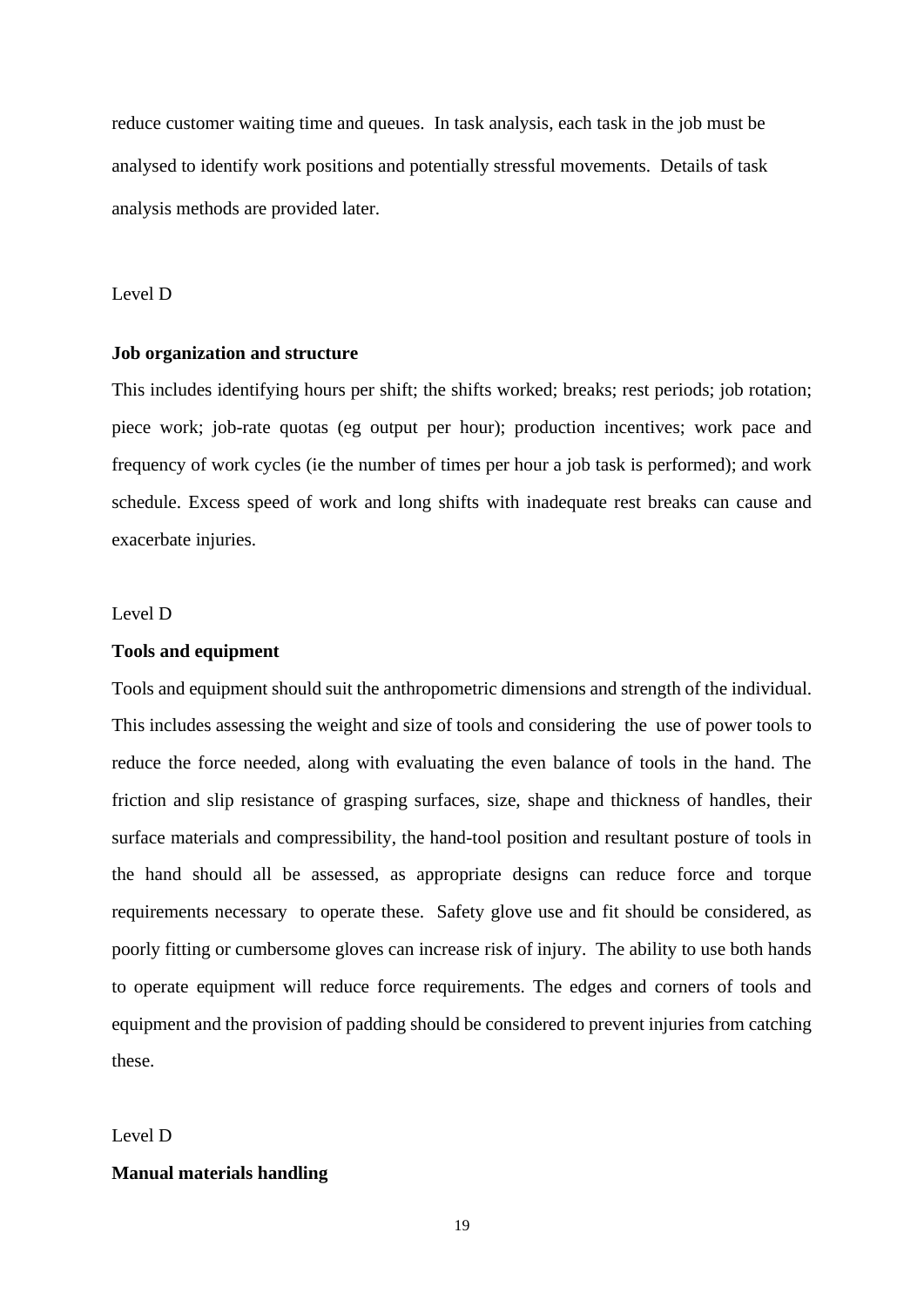This includes lifting of loads - their force, size, weight and stability; location of loads in relation to the worker; the amount of twisting, bending and overhead reaching required; location of handles; lifting frequency and mechanical aid availability. Manual handling regulations should be followed to reduce injury risk.

#### Level D

#### **Workstation design**

This includes evaluating the location, height and adjustability of tables, work surfaces and shelving which should be within the person's "reach envelope" (ie the space within which the upper limb can be comfortably extended and used). The freedom of the worker's movements, and positioning of controls, tools and equipment within the work area, should be such that the visual and physical reach (forward flexion and elevation of the upper limb) and postures required during work are within the person's capacity. Workstation design should reduce or eliminate bending and twisting at the wrist, reaching above the shoulder, static muscle loading, full extension of the arms and raised elbows. Barriers or obstacles in the work area should be absent.

#### Level D

#### **Working position**

For seated work the chair should be adjustable in height to suit the person, the depth and width of the seat pan should fit their dimensions and arm and foot rests be provided. The chair should be manoeuvrable and comfortable with lumbar support with an adjustable back rake angle. The workstation should be evaluated in relation to the chair.

For standing work, the type of standing surface should be assessed. The use of cushioned shoes and antifatigue mats should be considered to reduce pressure, and workstation design in relation to the standing position should be assessed. Rails and sit-stand chairs with footrests can help reduce pressure when standing. The inclusion of stretch breaks and analysis of work postures to avoid over-reaching in the work station design are needed.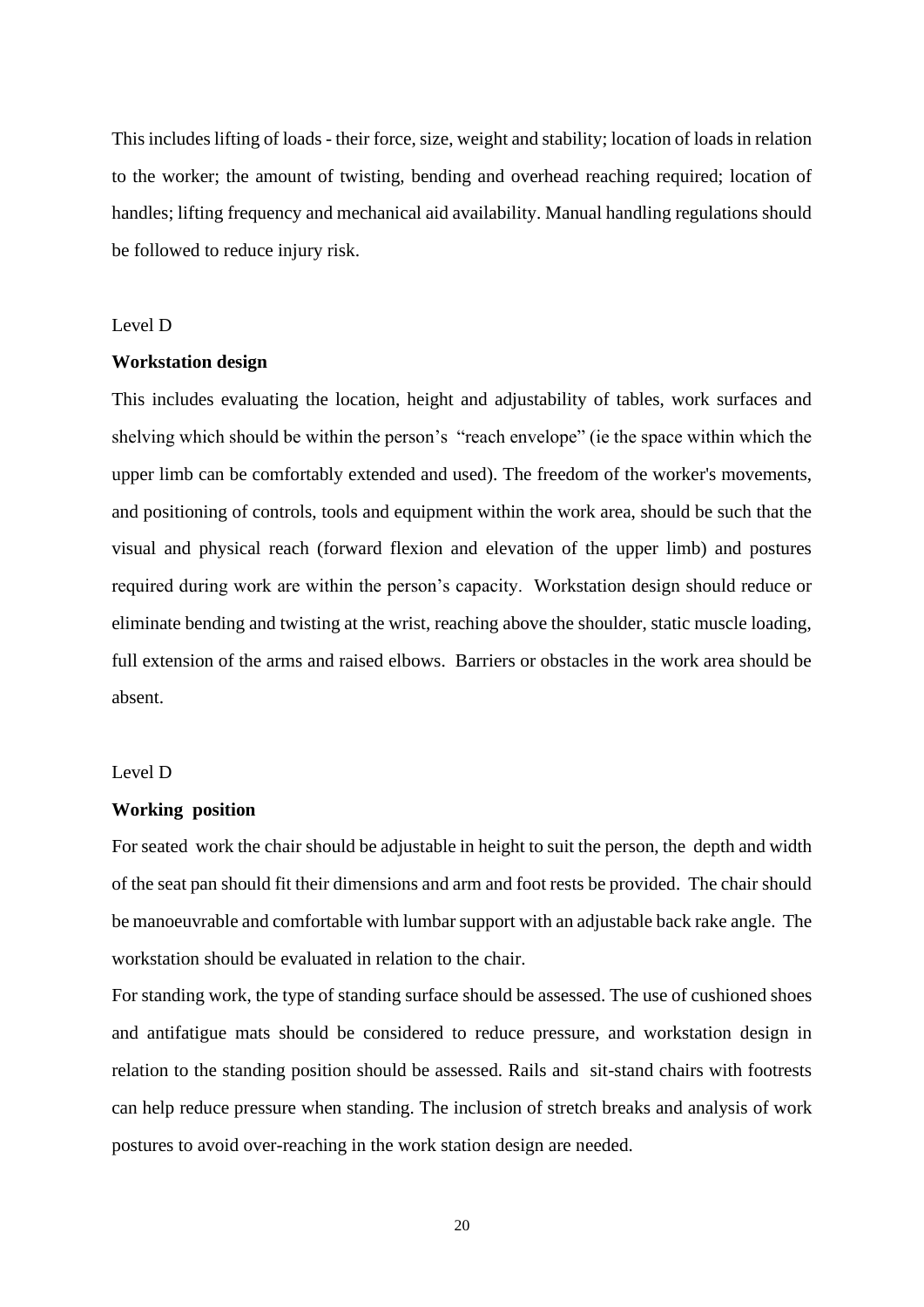#### Level D

## **Physical demands**

The physical demands of a job must be analysed. The following should be recorded: work postures, frequency and repetitiveness of movements, frequency of bending of specific joints, the maximum reach required, the forcefulness and suddenness of movements, frequency of finger pinching, sustained muscle contraction, and the need to maintain specific postures for long periods.

Level D

# **Environmental factors**

Poor lighting and illumination, vibration, excess temperature and humidity, high noise levels, poor air quality and circulation can all influence stress levels and discomfort during work, which increase muscle tension.

Level D

#### **Controls and displays**

The ease of use, reach, size, shape and colour of controls and display boards must be considered. Placement of guards to prevent accidental use and feedback mechanisms available to indicate if these are activated should be recorded, as should the viewing distance and angle to see controls and quality of lighting levels.

# Level D

#### **Psychosocial environment**

This also influences stress levels. Thus job complexity; monotony and repetition, peer and social support, worker autonomy, accuracy requirements, excessive task speed or load, sensory deprivation or isolation should all be evaluated;

Further details and specific checklists are available (see Jacobs 1999; Ranney, 1997).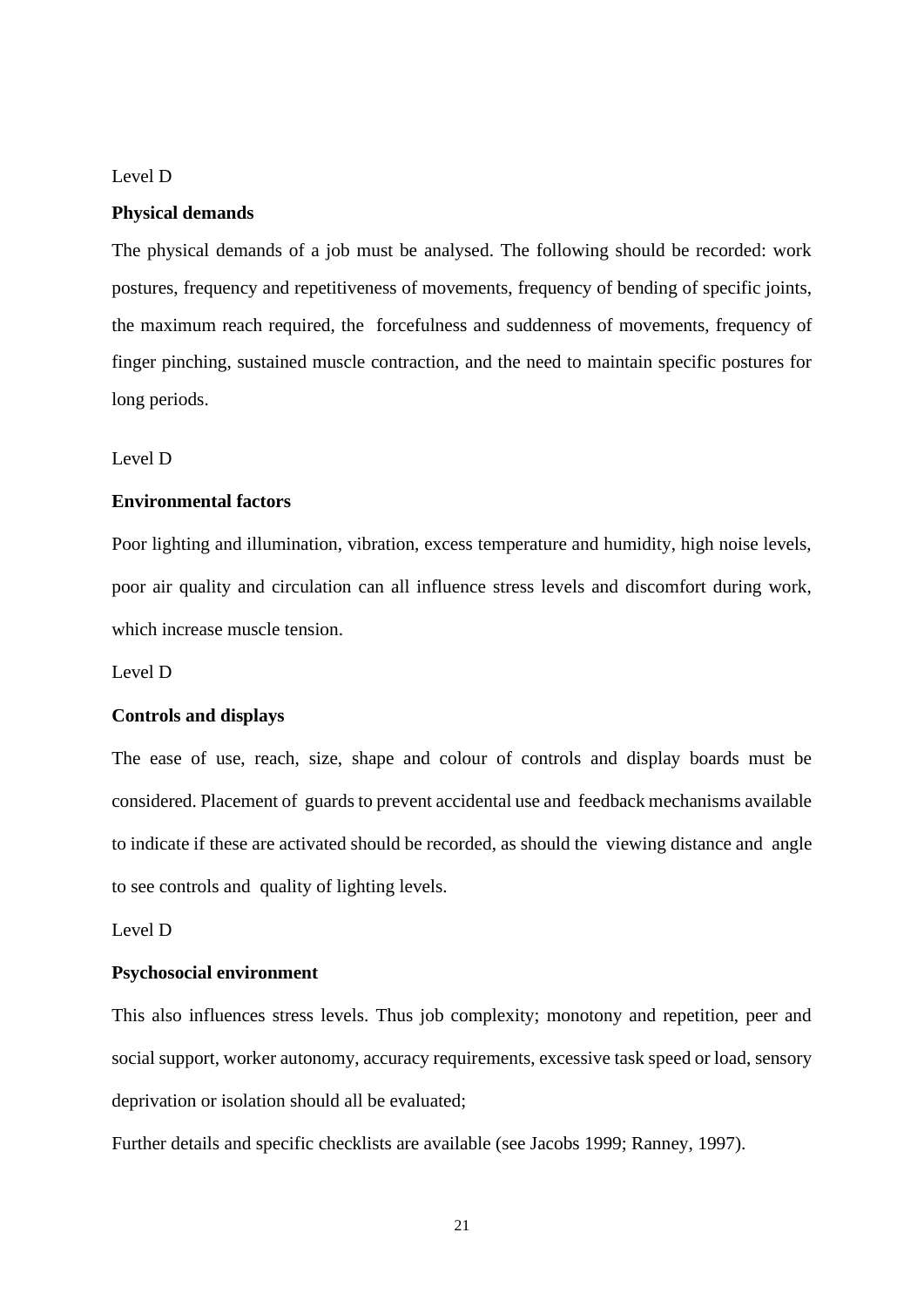#### **LEVEL C**

#### **Task Analysis**

There are several methods of task analysis, including hierarchical, verbal and a variety of others.

a) Hierarchical task analysis

In this form of analysis, the main objective(s) of the worker (or system) is identified. Observation of the worker(s) (or system) is conducted to identify and describe the tasks involved to achieve this objective. The sub-tasks required for each are also identified, providing a detailed plan of each task in terms of work conditions, skills and equipment required, actions required, complexity, timing and order and the tasks' relationships to each other. Decomposition analysis can also be used to identify categories within tasks, such as cues for initiating actions, controls used, decisions made, actions taken dependent on differing decisions, feedback given and common errors made, with repeat or correcting actions necessary (Kirwan and Ainsworth 1992). A flow diagram is produced linking each task to gain an overview of the job being analysed. Work cycles are timed to identify the speed with which each task must be done, the frequency of tasks within a given time period or work day and the frequency and duration of rest periods (scheduled and non-scheduled). Each task and sub task can then be analysed in terms of force, repetition, duration, speed and posture required to identify any potentially causative or exacerbatory factors.

Examples of structured methods of analysing work positions, posture and movement are (i) the Ovaco Working Posture Analysis System (OWAS) developed by the Finnish Institute of Occupational Health. This classes postures in four categories based on the positions of back, arms and legs and (ii) The Rapid Upper Limb Assessment (McAtamney and Corlett, 1993),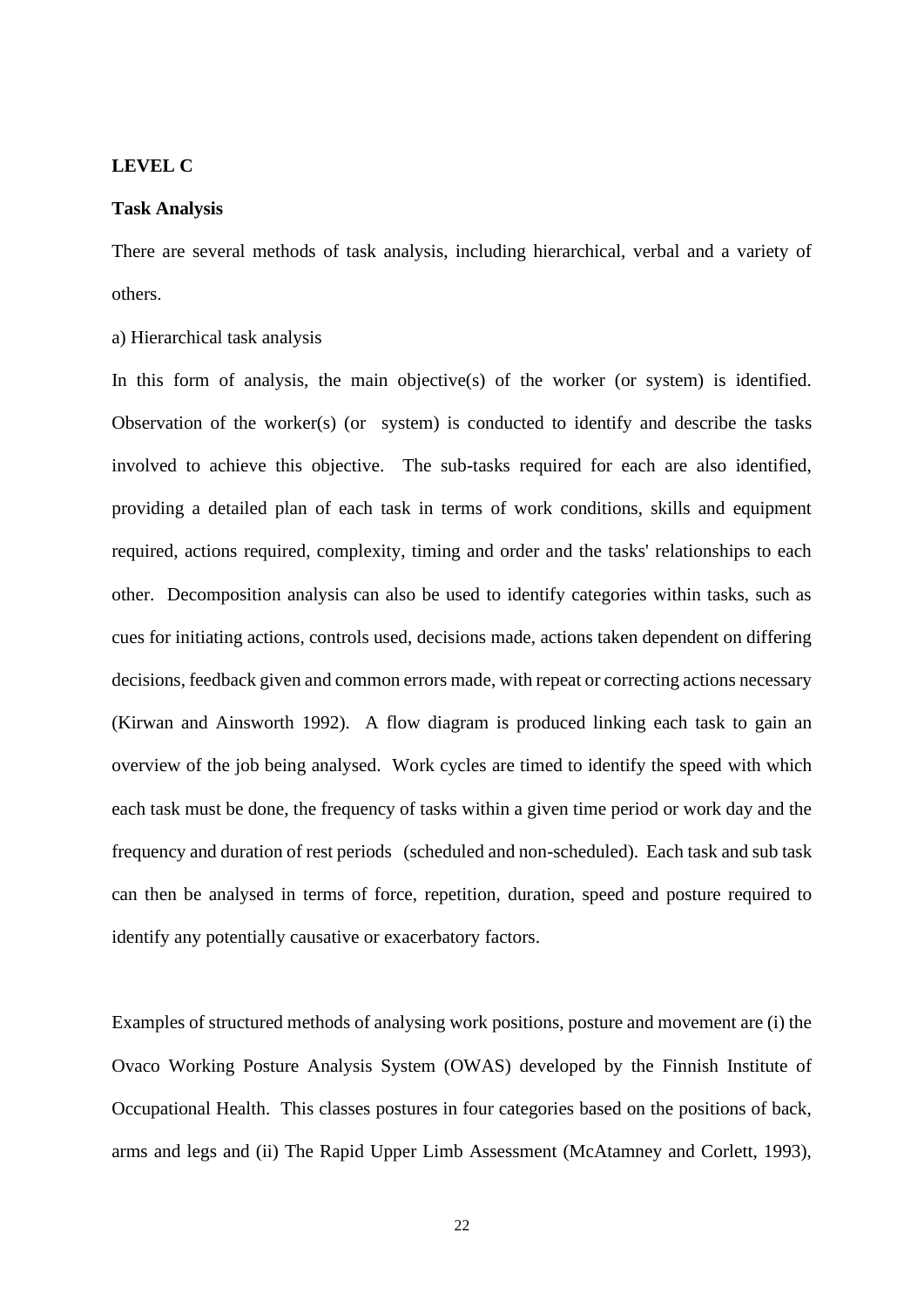where postures are classified into categories using a checklist and weighted in terms of forces used and frequency of posture adoption. These are both best applied by video-recording workers performing the activity and later analysing the types of postures and percentage of time spent in each (eg bent/ twisted posture; fixed posture; extreme reach of limbs; static muscle work above heart level; repetitive force applied with extremities; extreme range of motion of wrists etc).

- Verbal Protocol Analysis: this explores the mental processes required during tasks and is more difficult to assess. It requires the worker to "think out loud" and explain the cognitive tasks and decisions made with each sub-task of the activity (Militello and Hutton, 1998). This can help explain why certain postures and repetitions are performed.
- Others: A variety of rating scales can be used alongside task analysis to obtain workers' opinions on: pain experienced during tasks eg Borg's Perceived Pain Scale (Borg, 1982); body mapping to identify location of pain; perceived exertion eg Borg's Perceived Exertion Scale (Borg, 1985); and occupational stress indicators, eg the Demand/Control Questionnaire (Karasek, 1979), which evaluates job psychological demands and personal authority over decisions to give a psychosocial stress index.

# LEVEL A

# Recommendations for referral to an occupational therapist or ergonomist

Occupational therapists focus on the individual and maximising their physical, functional, psychological and social abilities in order to assist people in managing their everyday activities successfully (activities of daily living (ADL), work and leisure). The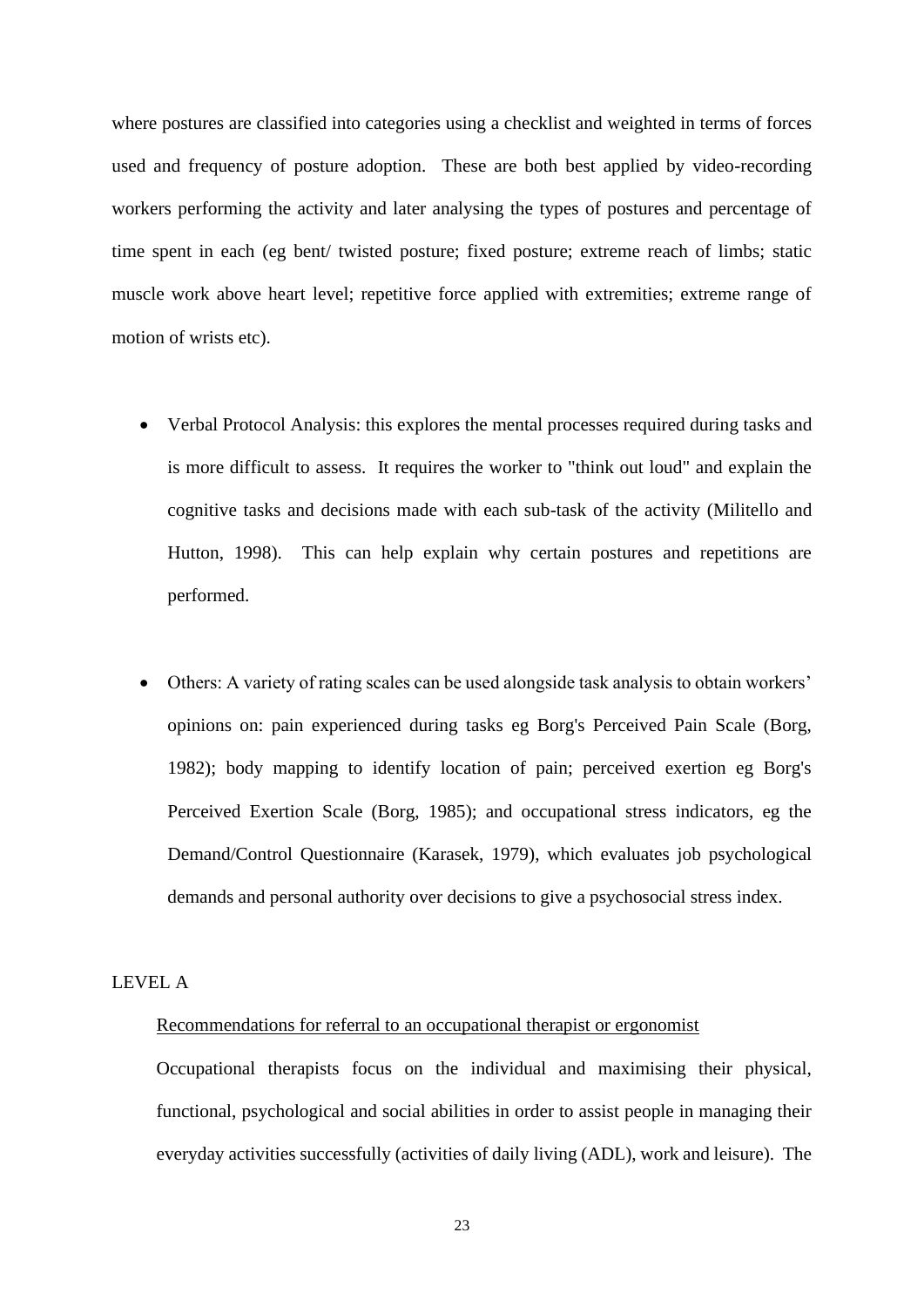appropriate problems for referral to an OT or ergonomist specialising in vocational rehabilitation of injured workers are described in Table Five.

# **Table 5: Indications for referral to an OT/Ergonomist**



Referral for ergonomic assessment and intervention is appropriate when the soft tissue disorder is suspected as either being caused or exacerbated by the person's work and it is considered that modification of the work environment or work practices will enable the worker to function more effectively without recurrence of the condition.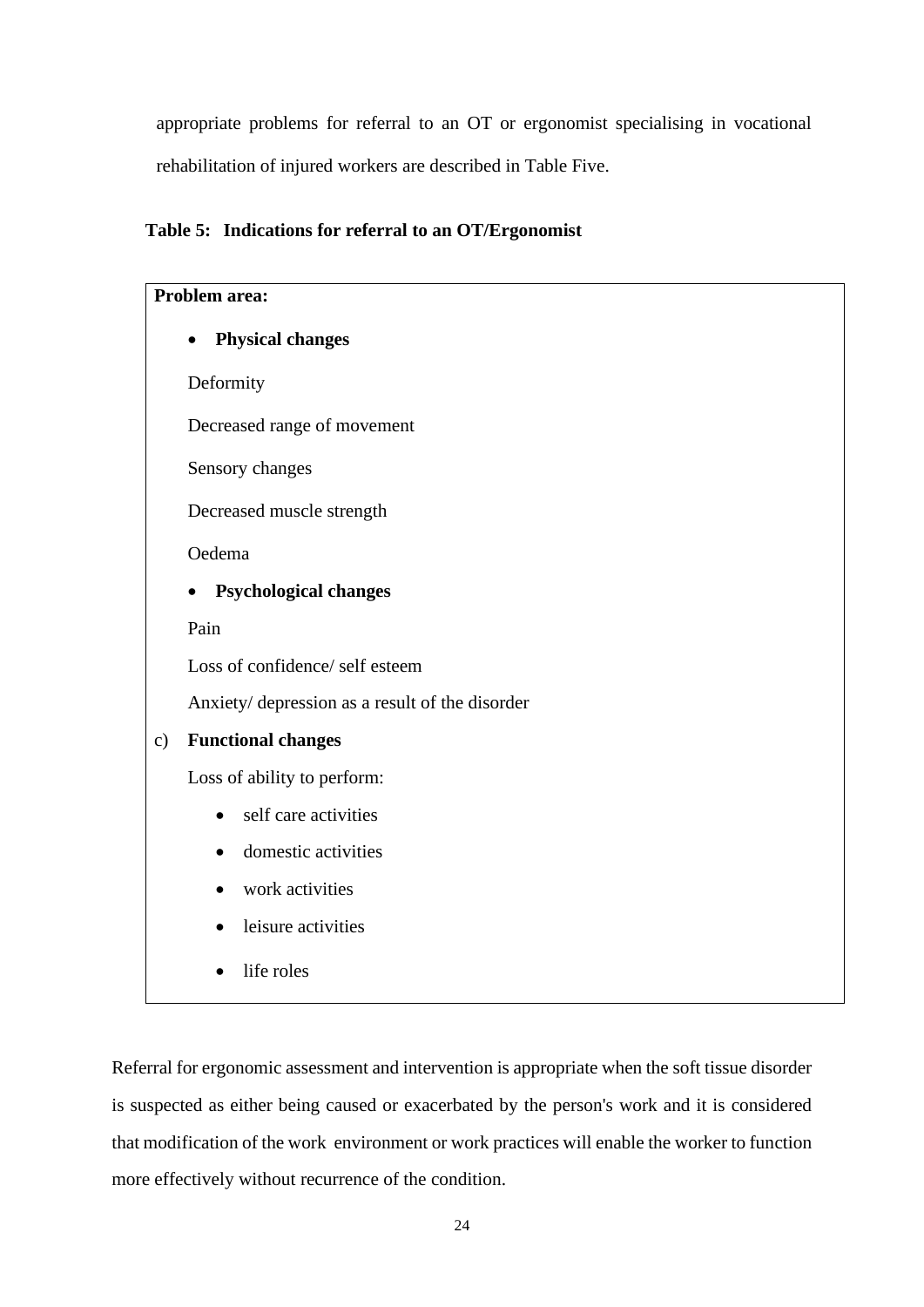# LEVEL A

# **Treatment approaches used by Occupational Therapists in soft tissue disorders**

Occupational Therapists use a range of treatment approaches for soft tissue disorders. The approach used is dependent on the nature and extent of the disorder, medical management including any protocols for treatment, and intervention being carried out by other professions. An outline of the common approaches used is provided below.

# **Level B**

# **Use of Splints**

Occupational therapists provide a range of splints. These may be either prefabricated or custom made for the individual. The majority of splints provided for soft tissue disorders are static, ie without any moving parts. The purpose of splinting is highlighted in Table Six.

# **Table Six: Static splinting**

The purpose of static splinting is to: immobilise or limit joint activity provide protection position and maintain correct joint alignment maintain improvement gained through passive stretching or activity provide stability to joint(s), therefore facilitating function and arrest developing contractures. (Canon, et.al, 1985, Barr & Swann, 1988, Boscheinen- Morrin et.al., 1992).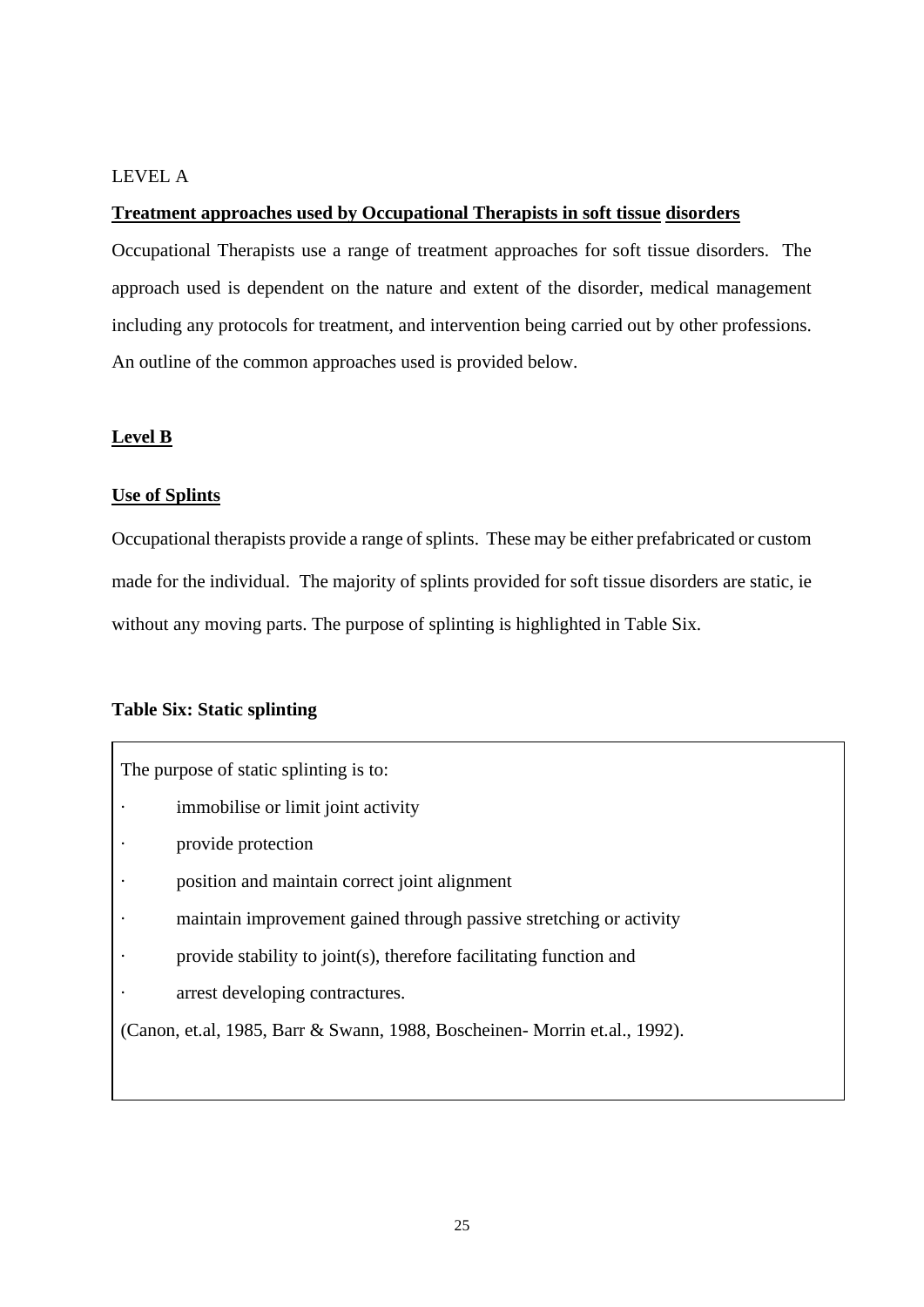Custom made static splints are usually made from low temperature thermoplastics, for example Easi-form, Aquaplast and Orthoplast. The material is heated and then moulded to the individual, and secured using straps, (eg using Velcro). The individual is given instructions regarding when the splint should be worn, how to remove and replace it, and how to check the skin for any pressure areas. The splint is usually checked at each out-patient appointment to ensure it fits correctly. Precise alterations can be made to thermoplastic splints using spot heat if necessary.

Prefabricated splints are usually made from soft materials, for example neoprene. They are commercially manufactured in standard sizes and in a wide variety of designs. Minor adjustments can be made if necessary to maximise comfort. Again instructions on use, removal, reapplication and likely complications should be discussed with the individual. These splints should also be reviewed at out patient appointments for comfort and fit. See Table Seven for a summary of splints used.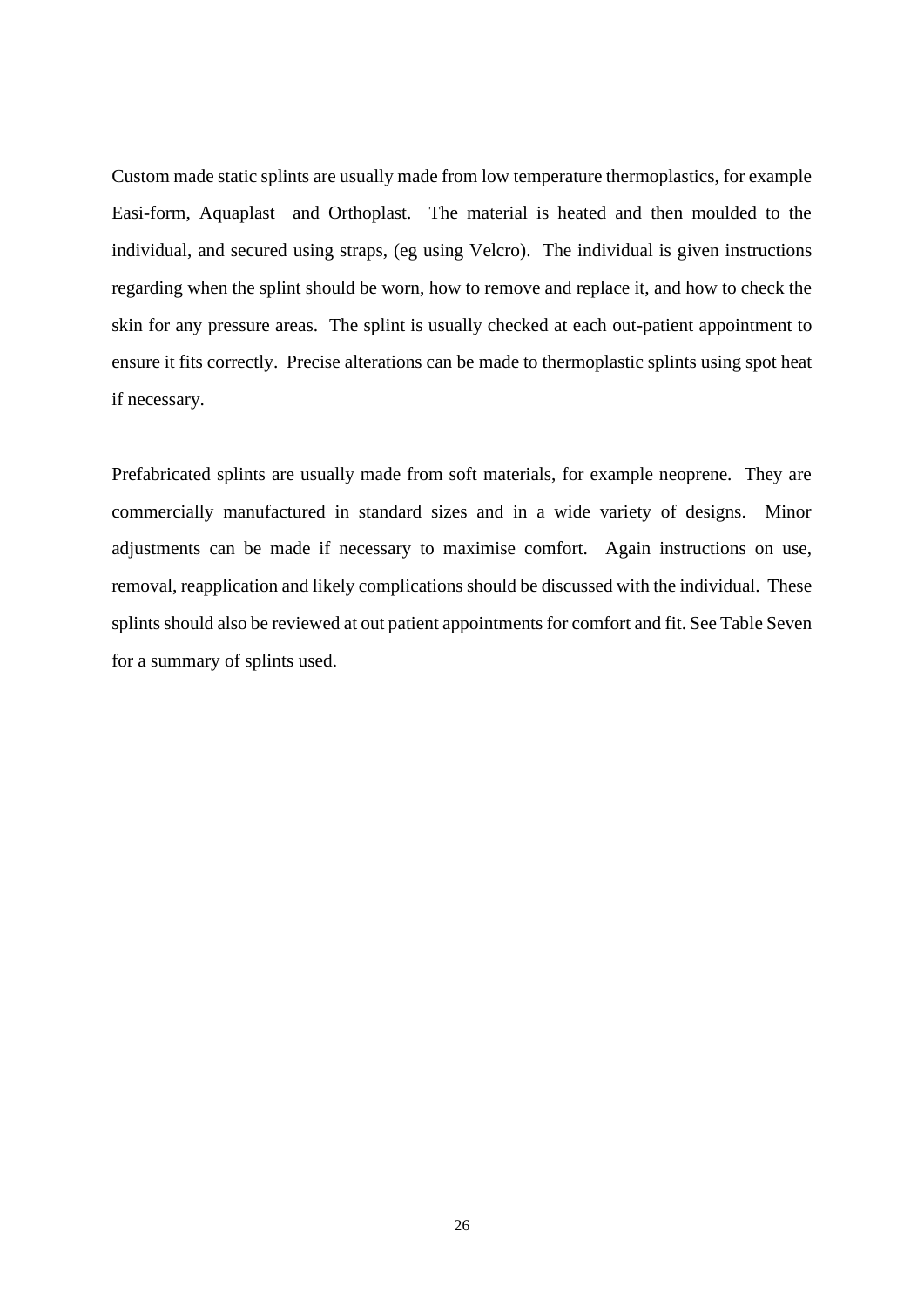| Splint                      | Classification | Disorder                     |
|-----------------------------|----------------|------------------------------|
| Wrist immobilisation splint | Static         | <b>WRULD</b>                 |
|                             |                | Carpal tunnel syndrome       |
|                             |                | Reflex sympathetic dystrophy |
|                             |                | Wrist extensor tendinitis    |
| Hand immobilisation splint  | <b>Static</b>  | <b>WRULD</b>                 |
|                             |                | Tenosynovitis                |
| Thumb immobilisation splint | Static         | Soft tissue inflammation     |
|                             |                | De Quervain's disease        |
|                             |                | Gamekeeper's thumb           |
| Hand based splints          | <b>Static</b>  | Trigger finger               |
| Counter force bracing       | <b>Static</b>  | Lateral epicondylitis        |
| Drop-out splint             | Static         | Ulnar nerve entrapment       |
| Semi flexible support       | <b>Static</b>  | Tenosynovitis                |
|                             |                | Tendonitis                   |
|                             |                | Carpal Tunnel Syndrome       |
|                             |                | Gamekeepers thumb            |

# **Table 7: Summary of examples of splints used for soft tissue disorders:**

# Level B

# Management of Oedema

An inactive hand left in a dependent position is likely to become oedematous (Palmanda et.al., 1999). If oedema persists for more than two or three weeks scarring may become extensive as all tissues, vessels, nerves, joints and intrinsic muscles are exposed to reduced nutrition and elasticity (Hunter et.al., 1995). It is therefore essential that oedema is treated effectively and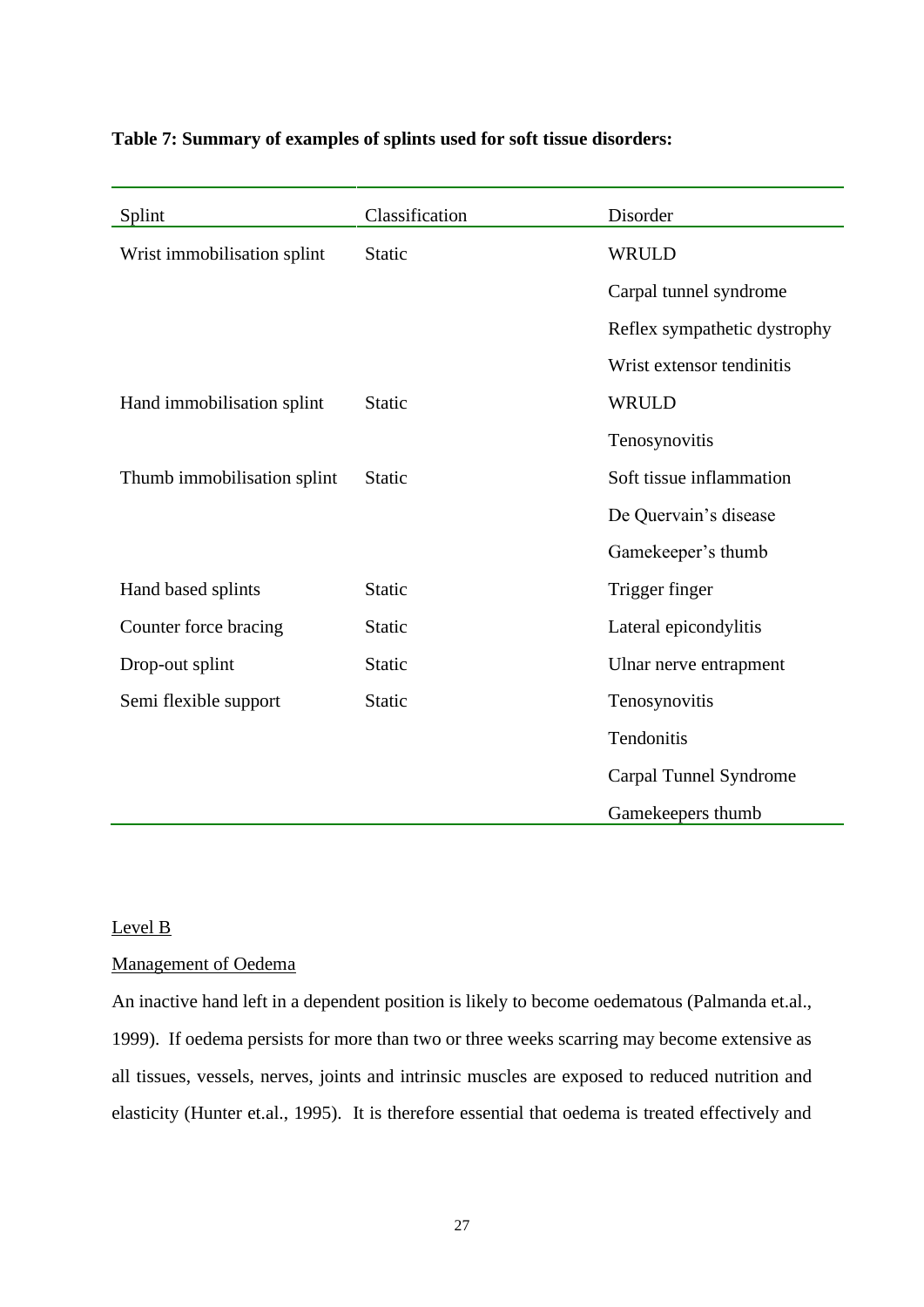efficiently in the early stages. Occupational therapists utilise a number of strategies such as patient education, elevation, compression, massage, exercise and splinting.

Patient education is provided to increase the individual's awareness of the effects of persistent oedema. The importance of movement and compliance with a 'home programme' of activity and exercise are discussed. Elevation can be achieved by encouraging the individual to position the hand above shoulder height when possible, for example, at night in bed. External compression therapy is one of the commonest strategies for treating oedema (Newman, 1988). The compressive force exerted pushes the fluid proximally into the venous and lymphatic system (Hunter et al, 1995). Methods of compression include: Coban wrapping, ace bandaging, string wrapping, lycra gloves, and custom made garments (Hunter et al, 1995). Exercise increases the blood flow and therefore reduces oedema by facilitating venous return (McMeeken, 1994). The activity based 'exercise' chosen will use creative and therapeutic activities and be appropriate and meaningful to the individual. This may address more than one aim of treatment. Retrograde centripetal massage increases venous and lymphatic drainage (Hunter et.al., 1995). The pressure exerted should be released at the end of each stroke to maximise effectiveness (Downer, 1988). Brennan and Weitz (1992) consider that if this is coupled with compression effectiveness is increased. Splinting may be used if a 'rest / activity' regime is necessary. Periods of activity are alternated with rest periods during which a static splint would be used to 'rest' the hand.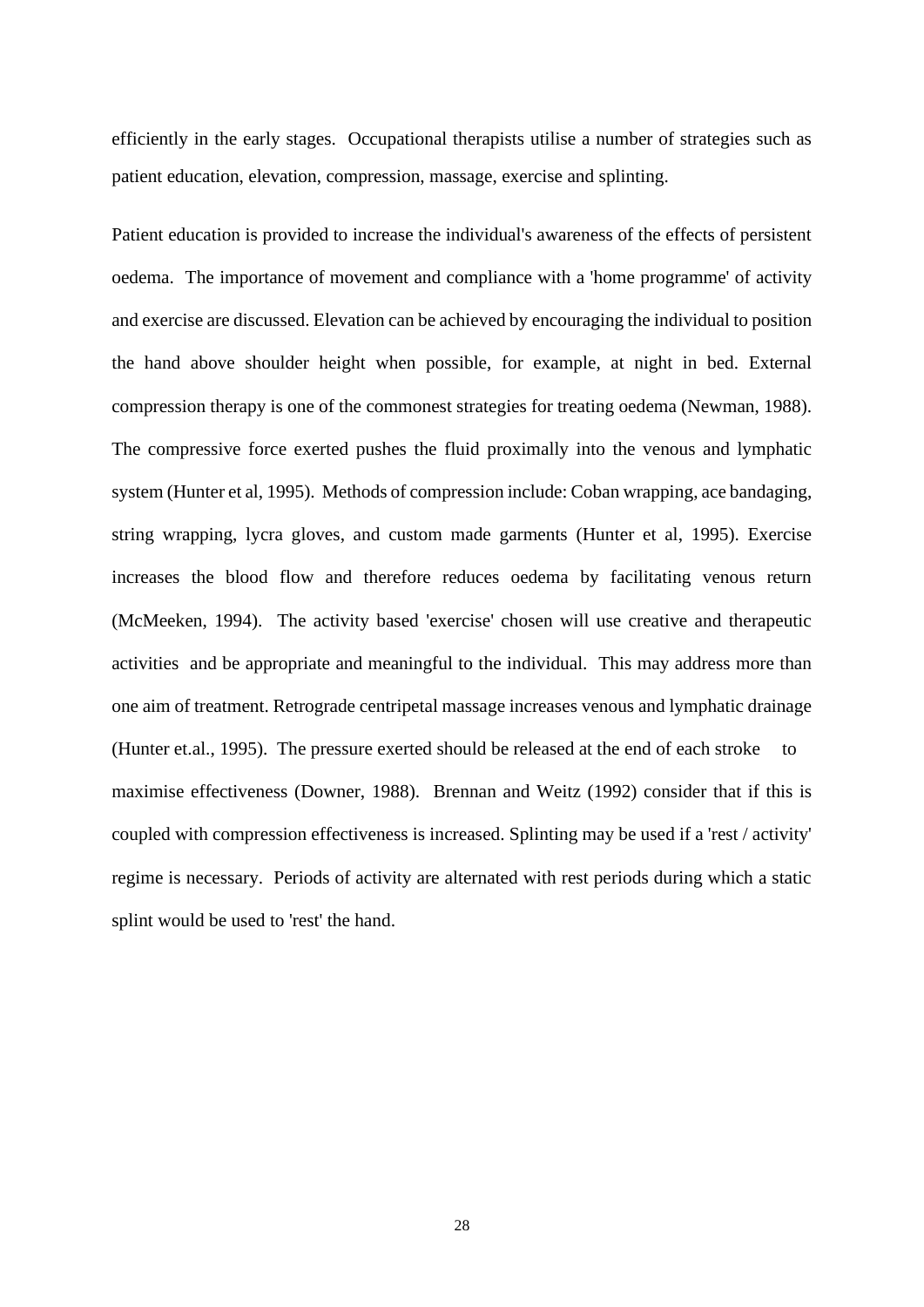#### Level B

#### Activity based approaches

Occupational therapists use a variety of techniques to achieve the overall aim of treatment which is to restore the individual to their previous level of independence. These techniques include: everyday activities and purposeful and non-purposeful activity.

# Level C

#### **Everyday activities**

These include those activities which are part of the individual's normal lifestyle and are incorporated in to the occupational therapy treatment programme. These can include self care and domestic tasks, work and leisure activities. They should be familiar, meaningful and purposeful to the individual and completed in the appropriate environment with attention to context. Examples are domestic tasks performed in the individual's home environment, and work hardening carried out at work. These may also be performed in a simulated setting, such as an occupational therapy department, although it is preferable when possible to do this in the environment and context familiar to the person.

# Level C

#### **Purposeful and non-purposeful activity**

These include the use of creative activities (eg woodwork, pottery, computing, exercises for leisure, printing, gardening, decorating, repair work, office work). The purposeful activities selected for use are those which support the person's life roles and increase their ability to perform everyday activities, for example simulation of aspects of work in the occupational therapy department. This method of treatment is used extensively as it does not require the occupational therapist to treat the individual in their own enviromnent, reducing costs and increasing the range of available activities.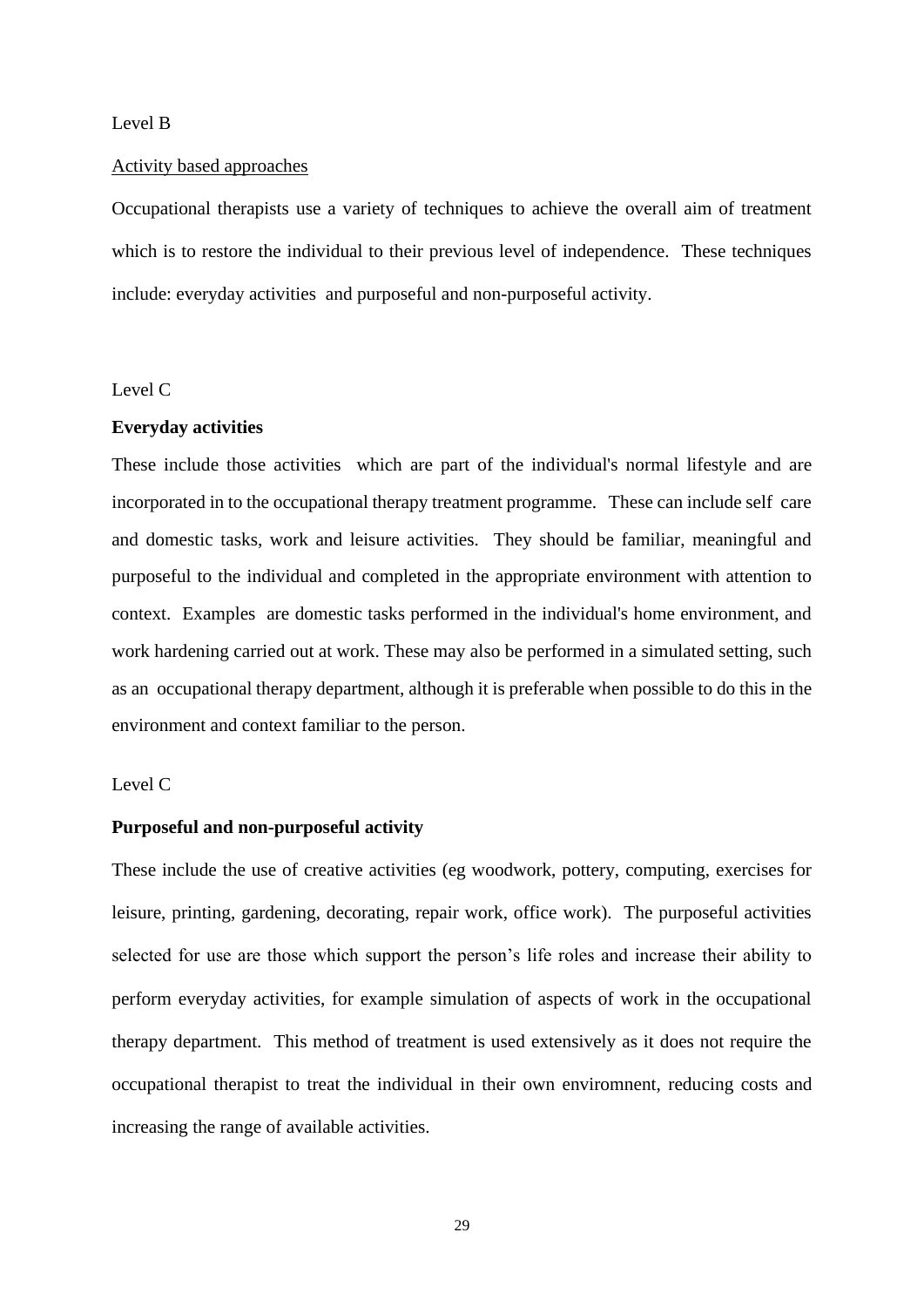Non-purposeful activities includes the use of preparatory techniques which may be used by occupational therapists as a 'warm up' to the treatment programme. Techniques included are: use of therapeutic putty, massage, active and passive range of movement exercises, progressive resistive exercises and "remedial games" (eg adapted solitaire which has larger pieces and/or a Velcro base attaching to the game board, which increases resistance requied to move pieces). These techniques are often used as a precursor to purposeful and everyday activities as the person is building up their dexterity and muscle strength.

A carefully formulated programme of activity is developed to increase duration, repetition and resistance in the range of activities used, based on detailed activity analysis of the selected activities and the person's own interests. Strength, endurance and range of movement are built up and/or alternative methods of task performance identified when necessary.

#### LEVEL B

#### Joint Protection /Ergonomic modifications

Repetitive action may contribute to soft tissue disorders such as tenosynovitis, carpal tunnel syndrome, tennis elbow (lateral epicondylitis), De Quervain's disease and some injuries to the shoulder (English et al, 1995). In a case control study of 580 people with upper limb soft tissue disorders, thumb conditions were significantly associated with higher rates of pinching, wrist flexion and maintaining a fixed bent thumb position at work. Other movements and postures associated with upper limb conditions were higher rates of repetitive palmar gripping, repeated elbow flexion accompanied by the use of force, and repeated shoulder rotation with an elevated arm (English et al, 1995). Such movements can equally occur during household, DIY and leisure activities, as well as at work, and thus non-occupational factors can also cause and contribute to these conditions.

During upper limb and work assessments, the therapist can identify if there are specific movements involved in work, leisure and activities of daily living exacerbating pain and contributing to sustaining the condition. Joint protection is an approach, applying ergonomic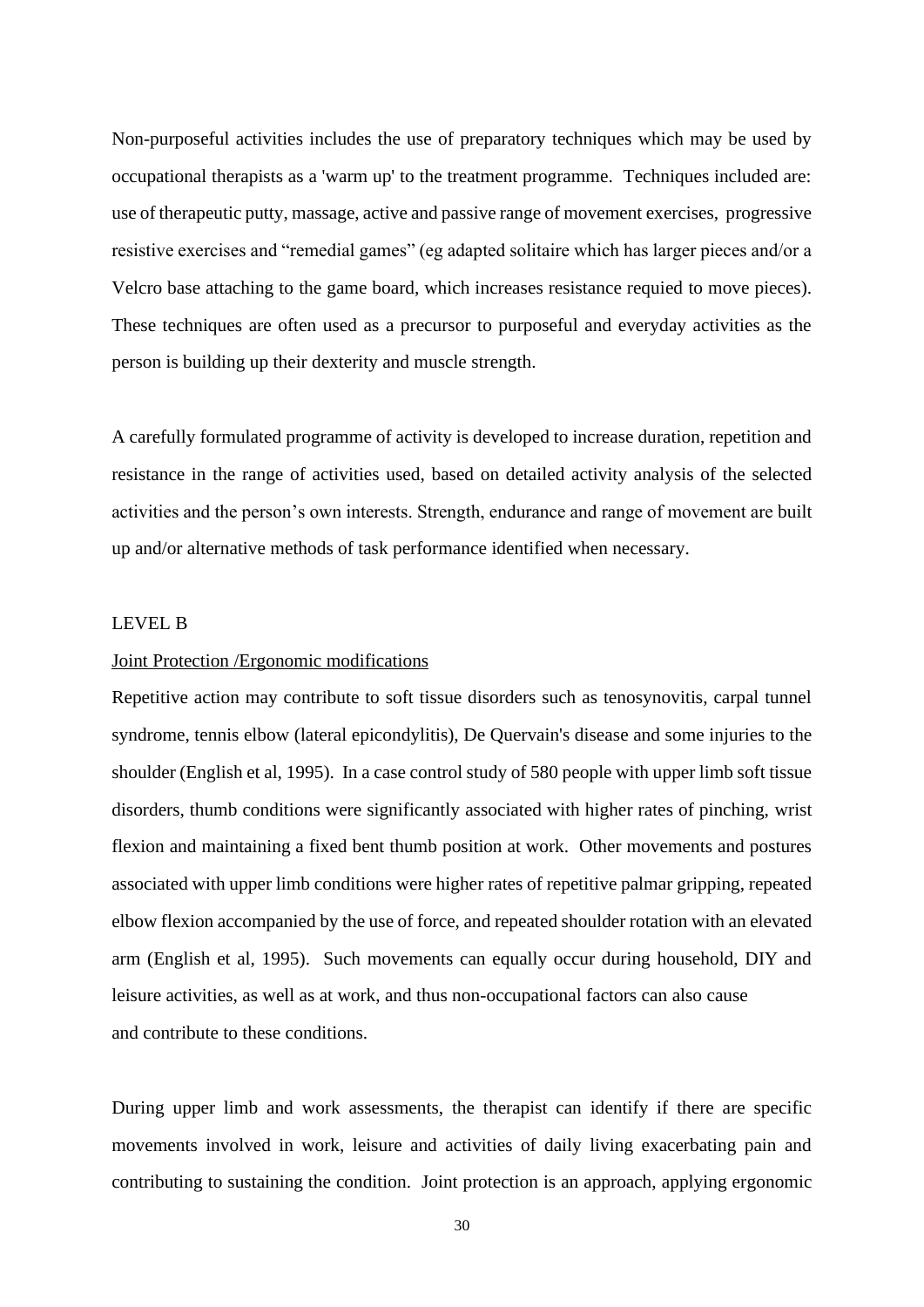principles, originally developed for arthritic conditions (Cordery and Rocchi, 1999; Melvin 1989), which can be applied to soft tissue disorders (Sheon, 1985; Sheon, 1997). Strategies are described in Table Eight.

# **Table 8: Joint protection / ergonomic modification strategies**

**Respect for pain**, ie using this as a warning sign to either modify or cease activity as appropriate **Modifying movement patterns and postures** which are precipitating and/or exacerbating symptoms (see below)

**Use of assistive devices or labour-saving gadgets** to reduce muscular effort and stress on tissues **Work simplification**: modifying activities to alter task structure (eg task components, repetition and force) and/ or the environment, eg the location of the activity/ objects in relation to the person **Energy conservation**: balancing work and rest and light with heavy activities; taking regular short rest breaks during activity (eg 2 minutes in every 10- 20 depending on the activity); and ensuring a good sleep regime.

**Maintaining strength and range of movement** through regular aerobic exercise and prescribed exercises appropriate to the condition.

The aim is to reduce pain and improve other symptoms, such as fatigue, to maintain or improve function and to improve or limit progression. By providing the person with practical strategies to manage their condition, it should also assist in improving psychological aspects, such as self efficacy and perceived control. The strategies described in Table 8 can be illustrated by protection measures commonly recommended for soft tissue injuries. For example protection measures for the hand and wrist include (Cordery and Rocchi, 1999; Melvin 1989; Sheon, 1985; Sheon 1997; Sheon, Moskowitz and Golberg, 1996).

: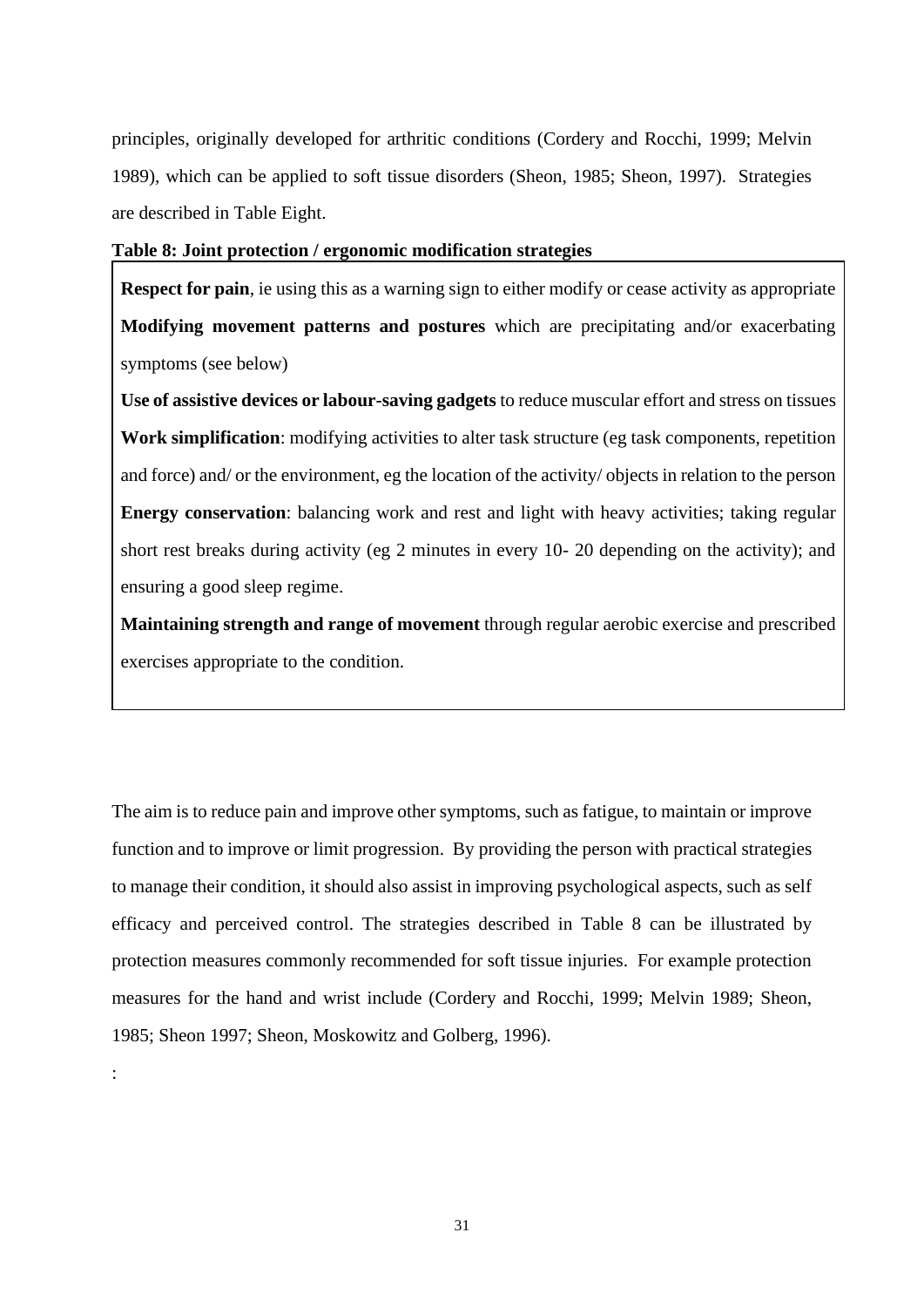#### **Biomechanics and weight distribution**

The patient should use stronger, larger muscles and joints to perform activities, distribute weight of items over the palms (preferably of both hands) rather than using lateral or pulp pinch grips if possible and use the palms and forearms rather than fingers to carry heavy items. Objects should be grasped with the whole hand and fingers.

# **Avoiding strain**

For example by avoiding heavy lifting and strong grips by pushing, sliding, using trolleys or wheeled equipment, padding items and using a relaxed grip where possible instead. This avoids sustained or repetitive postures and intrinsic-plus grasp (eg as in holding a book or writing) and keeping the fingers flexed. For example, a steering wheel can be padded with a texturised wheel cover to both enlarge grip, enable a more relaxed grip and reduce slippage between the wheel and the hands. The person should avoid staying in one position for too long, eg by bending and straightening the wrists and fingers often during use. They should rest the hand in an open not a clenched position.

#### **Tools and aids**

These include kitchen assistive devices, power tools, office aids, expanded and textured handles to avoid repetitive hand clenching or strong gripping actions. These can help reduce the use of the fingers in pinching, hitting, moving and pulling actions.

Similarly, protection measures for the neck and shoulders can include for example;

### **Biomechanics and weight distribution**

The person should avoiding jutting of the head, particularly when at visual display units (VDU), when watching television or doing close work. The body and work activities should be positioned so as to to keep the neck straight. Using high back chairs with adequate head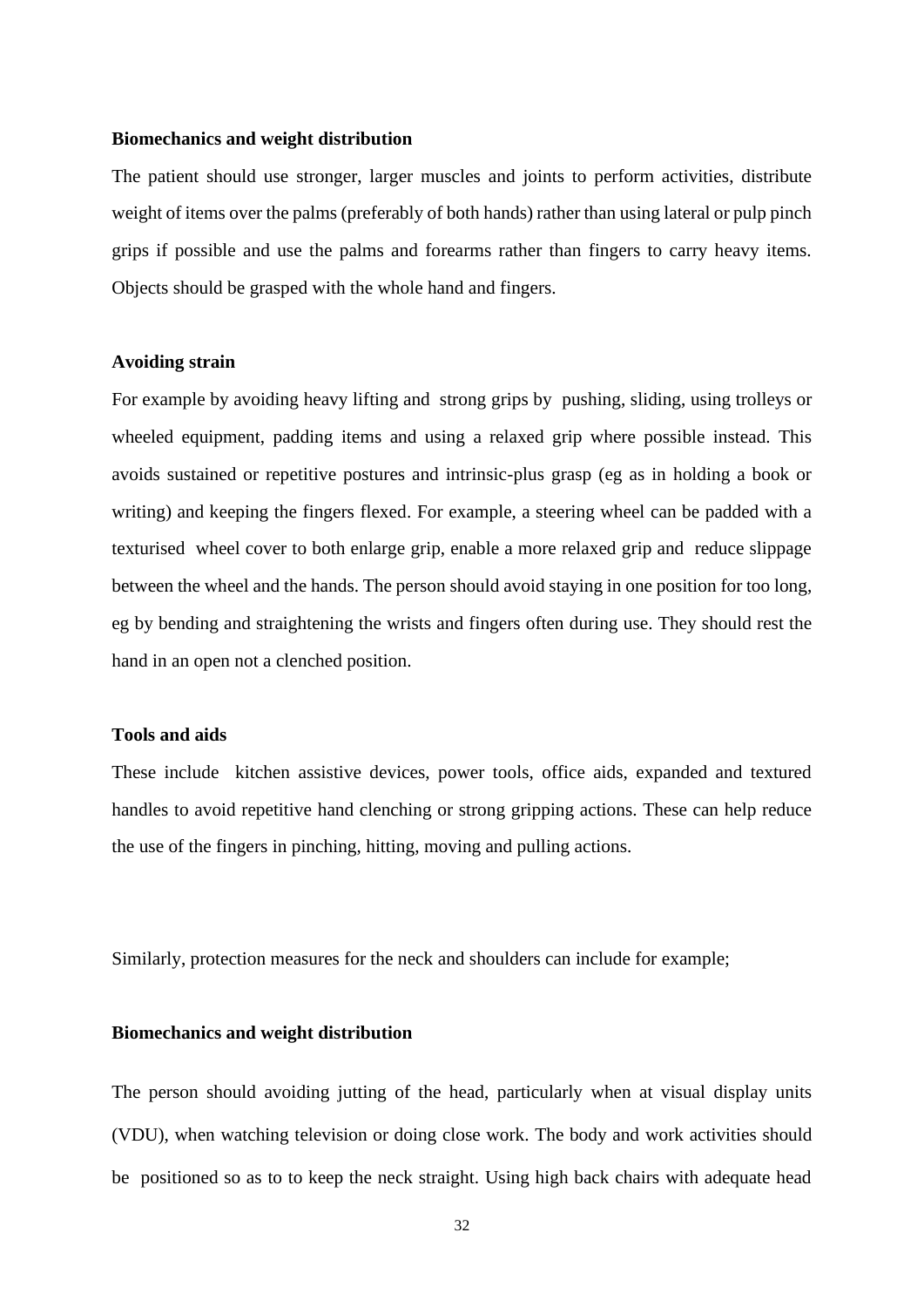and shoulder support and avoiding stressful neck positions (eg using one pillow, sleeping on the side or back; using cervical rolls to support the neck whilst sleeping) all help. Over-reaching should also be avoided by positioning objects nearer to hand and using step-stools for higher items.

### **Use of tools and aids**

Using speaker phones or headsets for telephone calls reduces neck strain, as does ensuring VDUS, desks and chairs are correctly positioned and at correct height to maintain correct alignment (Keller et al, 1998).

A variety of texts provide further advice on, for example, VDU assessment and modification (Keller et al, 1998).

#### LEVEL B

#### Patient Education and Rehabilitation Programmes

Making the lifestyle and ergonomic changes recommended by occupational and physiotherapists are not easy. People are being advised to use strategies such as joint protection, energy conservation, work simplification and activity modification, exercise (upper limb specific and aerobic), as well as other lifestyle changes (such as eating a healthier diet and stopping smoking, which can also help). The Health Belief Model (Rosenstock et al, 1988; Innes, 1997) suggests that people are unlikely to make major changes in their health behaviours unless they perceive sufficient "perceived threat" from the condition, that is, symptoms are sufficiently interfering in their current lifestyle to limit or prevent meaningful and necessary activities and will continue to do so in future. Even with sufficient threat, there may be a range of barriers limiting change. Psychological factors, such as insufficient self-efficacy, use of negative coping strategies and poor perceived control of the condition, all limit adherence. Other factors playing a role include lack of social support from others, educational limitations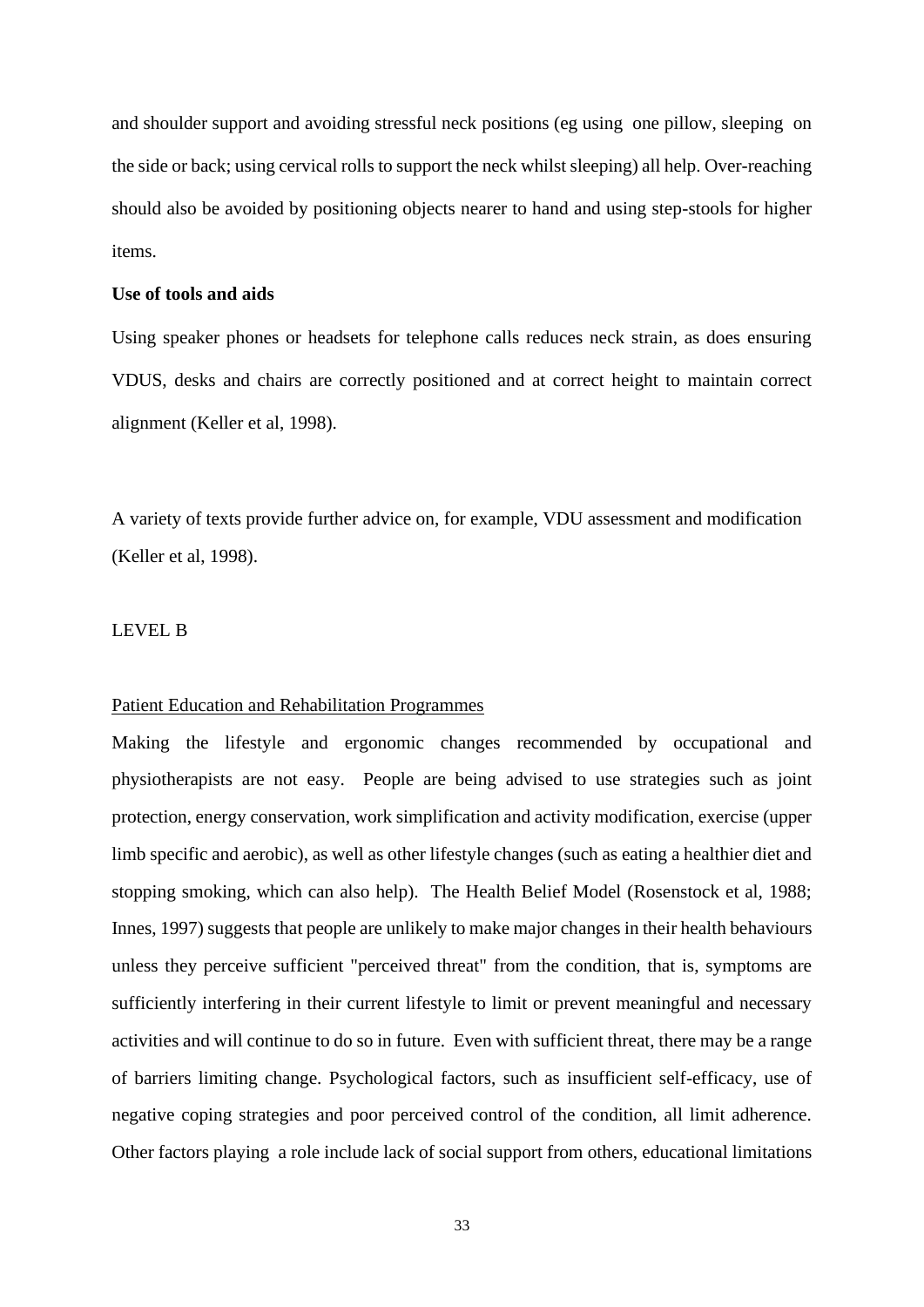and other practical issues such as the time to practice and develop sufficient skills, the ability to develop new daily routines to accommodate behaviours, conflicting demands on time and the pace of activity at work, leisure or home.

Education is most commonly provided individually using a combination of verbal instructions, written support information with discussion, demonstration and practice Lawler et al (1996). Patient education by the OT is focussed upon patient insight and motivation into the need and mechanisms for change, initiating these alterations and integrating them into daily life. This may require a range of other cognitive and psychological strategies to manage stress, time and assertiveness training to communicate effectively with others in their environment. It will include information on the aetiology, clinical features and presentation of the disorder as well as known factors causing or exacerbating the condition and the theoretical basis behind the recommended treatment strategies.

Educational interventions have been demonstrated to alter the frequency of 'risk' movements in the industrial setting, at least over the short term (Dortch and Trombley (1990). Poor compliance with educational programmes in such settings is associated with difficulty with integrating changes such as postural alterations into the work setting although this is less of a problem in those with ergonomic equipment and adapted work stations. Job demands may also prevent implementation of changes.

There is considerable evidence that work-related soft tissue injuries are not wholly or solely due to physical factors. Work based and personal stress may be both causative and exacerbatory. Education programmes should therefore also include strategies to identify causes of and how to manage stress through using cognitive approaches. Whilst much education and training is individually based, group education programmes have the potential to maximise providing this range of approaches cost-effectively and to facilitate improving self-efficacy through modelling. Peer reinforcement also encourages greater adherence with goal-setting and homework programmes and there is evidence from arthritis education research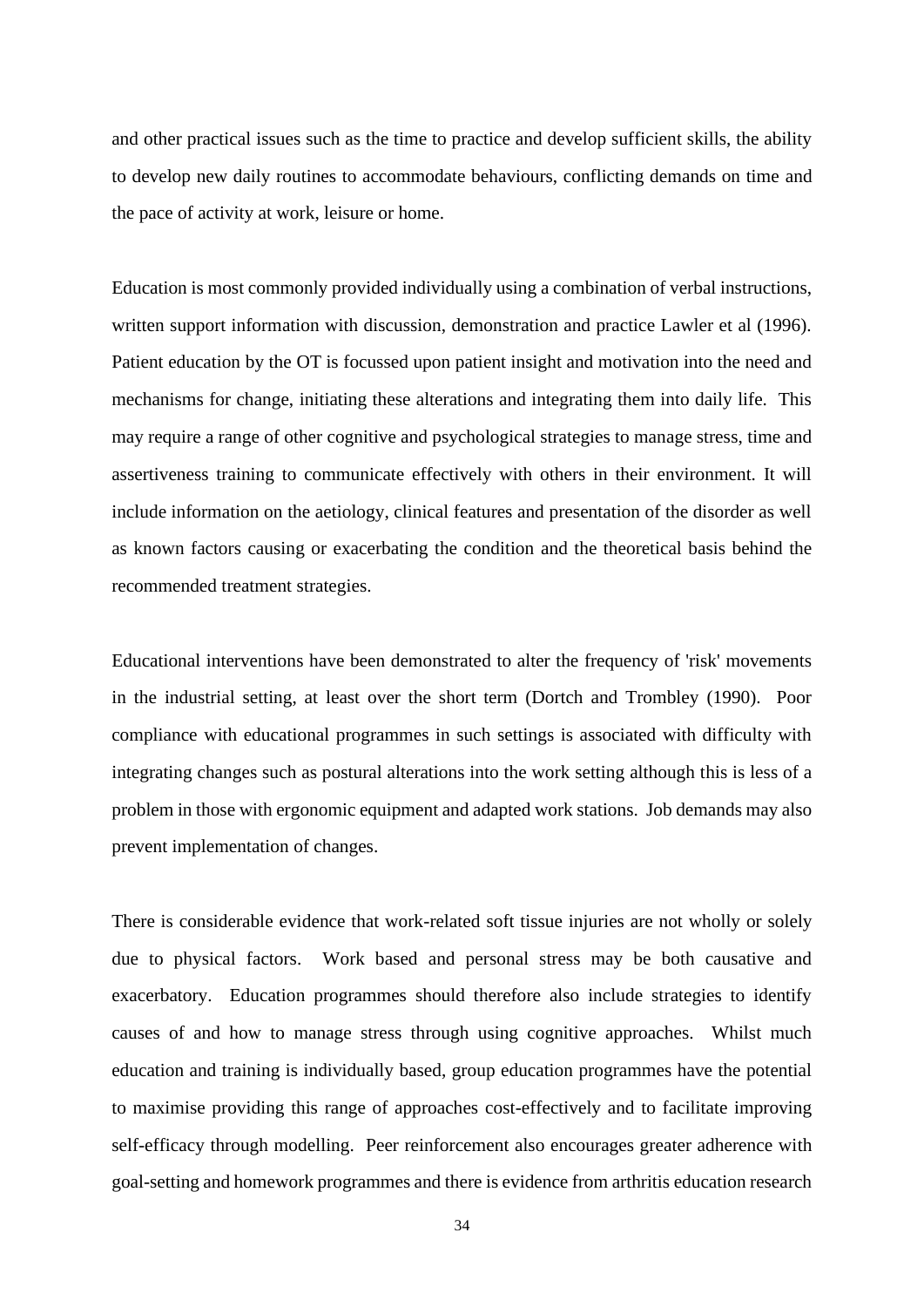that the longer the group programme, the more effective it will be in facilitating behavioural change and improving outcome.

Few studies have been conducted of educational and rehabilitation programmes in soft tissue disorders. Barthel et al (1998) conducted a retrospective case review with 24 people with "upper extremity repetitive use syndrome." They received between one to 33 OT sessions (treatment was usually two to three times per week) consisting of ergonomic training, (joint protection, energy conservation and work simplification), stretching, soft tissue mobilizations, graded therapeutic exercise, work simulation with graded work hardening, use of heat and ice, and home exercise programmes. A few with substantial tenderness were provided with resting splints, although these were mainly avoided. A job site evaluation with ergonomic modifications was conducted. Psychological pain management was provided to 7 patients and drug therapy as necessary. Six patients were rated by a physician and an OT as having resolved symptoms, 13 as having moderate improvement and five had minimal or no improvement. Thus 19 of the 24 participants had some improvement.

Feuerstein.et al (1993) evaluated a 4 - 6 week daily therapy programme in a non-randomised controlled trial. This included: warm up and daily physical conditioning exercises aimed at improving aerobic capacity, muscle strength and flexibility, particularly in the upper limb (1.5 hours); work hardening simulating the individual's job demands (1 hour); pain and stress management and an ergonomic analysis. In comparison to a control group receiving usual care, those attending the programme had significantly higher return to work rates 18 months later. However, the design used a control group not eligible for the programme (due to attending other programmes, lack of insurance cover, refusal to participate or high levels of illness behaviour) and follow-up points varied between 3 - 35 months in both groups.

Cognitive behavioural therapy (CBT) intervention including goal setting, cognitive restructuring, relaxation and assertiveness training has also been evaluated in soft tissue upper limb disorders. A two year follow-up of a randomised controlled trial of individual CBT, group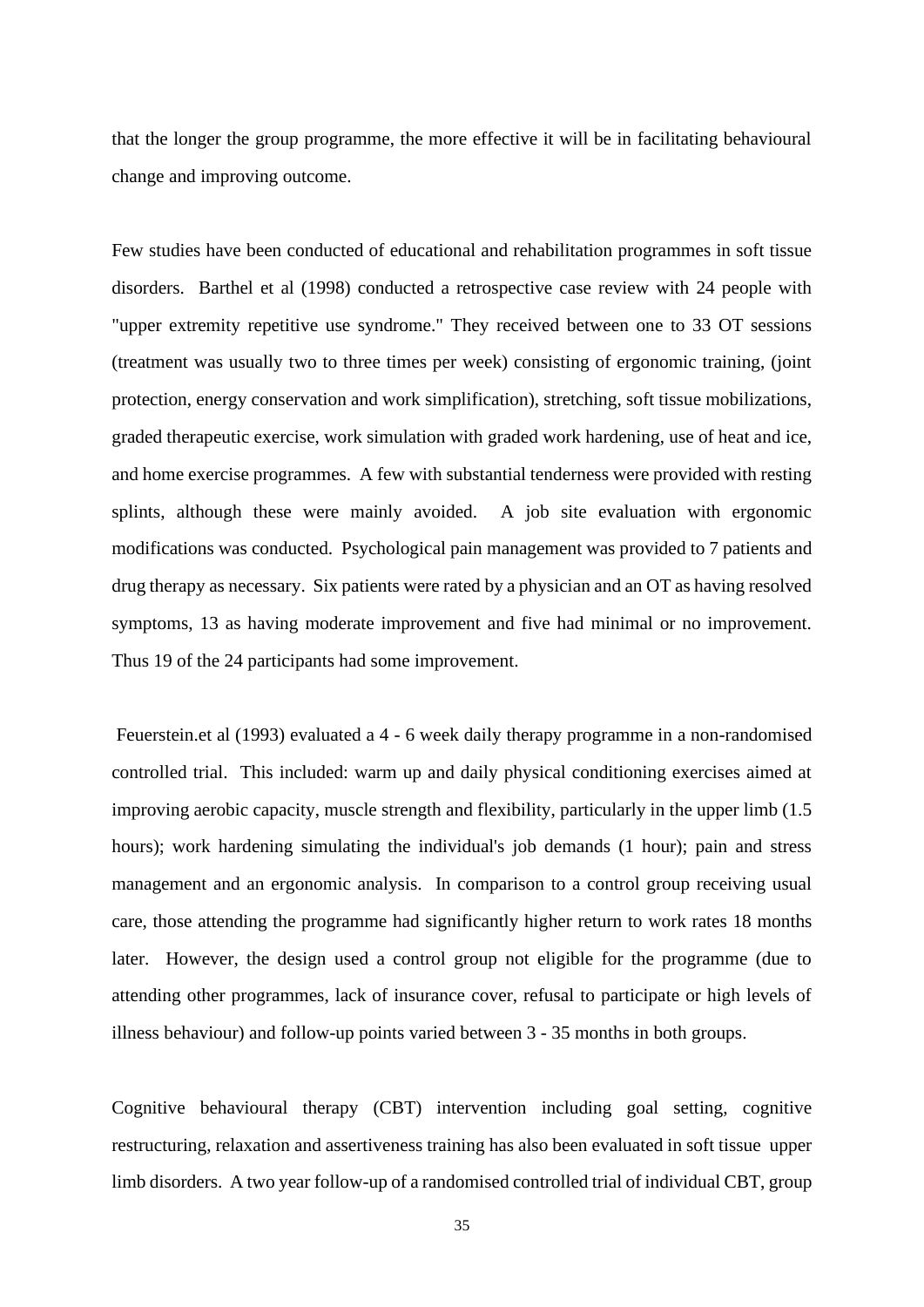CBT and wait list control groups identified no differences in return to work rates, although there was significantly improved ability to cope with pain in both CBT groups (Spence 1991; Spence 1998).

#### LEVEL B

# **Provision of orthoses**

A variety of splints can be provided, some examples of which are given below:

# a) Ulnar Nerve Entrapment at the Elbow

A "drop out" splint has been developed for the treatment of ulnar nerve entrapment at the elbow. 'Drop out' means that the splint allows movement into extension but restricts flexion. Its purpose is to immobilise the elbow in moderate extension, whilst preventing flexion greater than 45 degrees. Prolonged or repetitive elbow flexion aggravates the source of compression, therefore splinting in extension reduces the nerve irritation (Harper, 1990).

The splint was designed because patient acceptance of the long arm splint also used in this condition has been poor, especially if the patient is required to wear it during daily activities. The drop out splint allows some elbow extension, forearm rotation, and wrist movement is not restricted (Harper, 1990). This splint has been evaluated with 51 patients over two years: 24 % experienced complete resolution of symptoms; 33% were still wearing the splint; 24% required surgical intervention and 19% were lost to follow up. The results identified that patient compliance improved by 50% and need for surgery reduced by 50% (Harper, 1990).

In addition to provision of a drop-out splint, patients would also participate in a structured programme of intervention including: activities to maintain range of movement, strength and endurance, activity modification and activities of daily living which may include tasks carried out at home, work or during leisure pursuits.

# b) Semi flexible support splints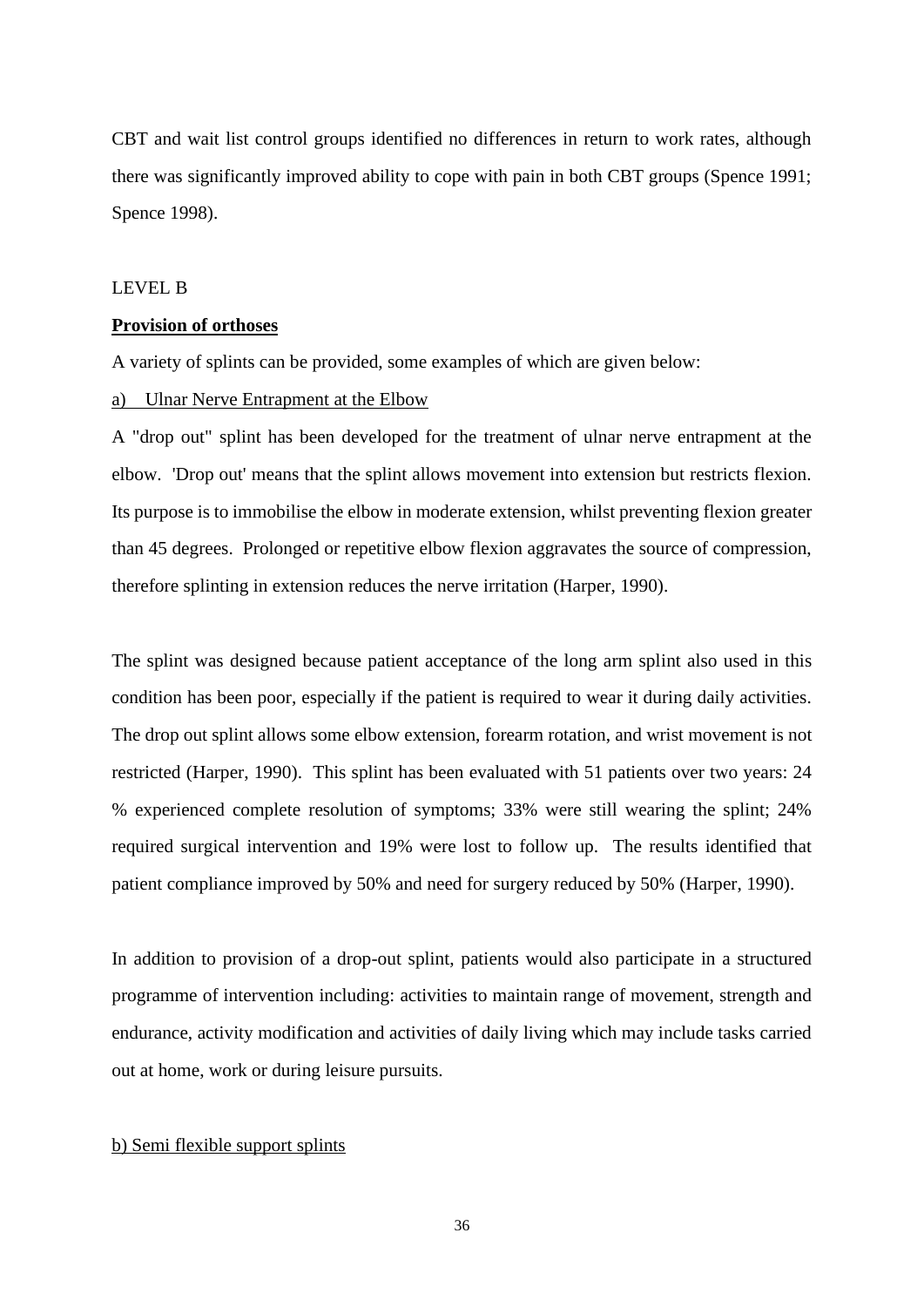This splint was designed to limit extremes of motion and provide support to soft tissues. It was originally designed for soft tissue disorders such as tenosynovitis and tendinitis but has been used with carpal tunnel syndrome and is therefore a useful adjunct to occupational therapy intervention for any soft tissue disorders (Henshaw et.al., 1989). The splint ensures 'safe wrist motion' is maintained and allows 5 degrees of flexion, 30 degrees of extension, 10 degrees of radial deviation and 15 degrees of ulnar deviation. These ranges of motion have been determined as "functional wrist motion" in a study to measure the range of movement necessary to perform activities of daily living (Palmer et.al., 1985).

The splint was evaluated with 73 patients, 41 of whom completed a self-report questionnaire. Of these, 92% considered the support useful during work and non-work activities, and it was especially useful when writing and driving. It therefore provides additional support for an injured worker who is able to return to work before full resolution of symptoms has occurred (Henshaw et.al., 1989). Additional therapy intervention will include: activity to maintain and improve range of movement, strength and endurance, activities of daily living including home, work, and leisure, activity modification and patient education.

# **Summary**

The limited research of occupational therapy programmes suggests that for those with upper limb disorders (which may be work related) a combined approach of patient education, exercise, work assessment and work hardening, joint protection, energy conservation and work simplification training, ergonomic adaptations at home and work, splinting and cognitivebehavioural therapy improves coping with pain, return to work rates and ability to continue in work. However, there has been little research into the effectiveness of such programmes and good quality randomised controlled trials are required.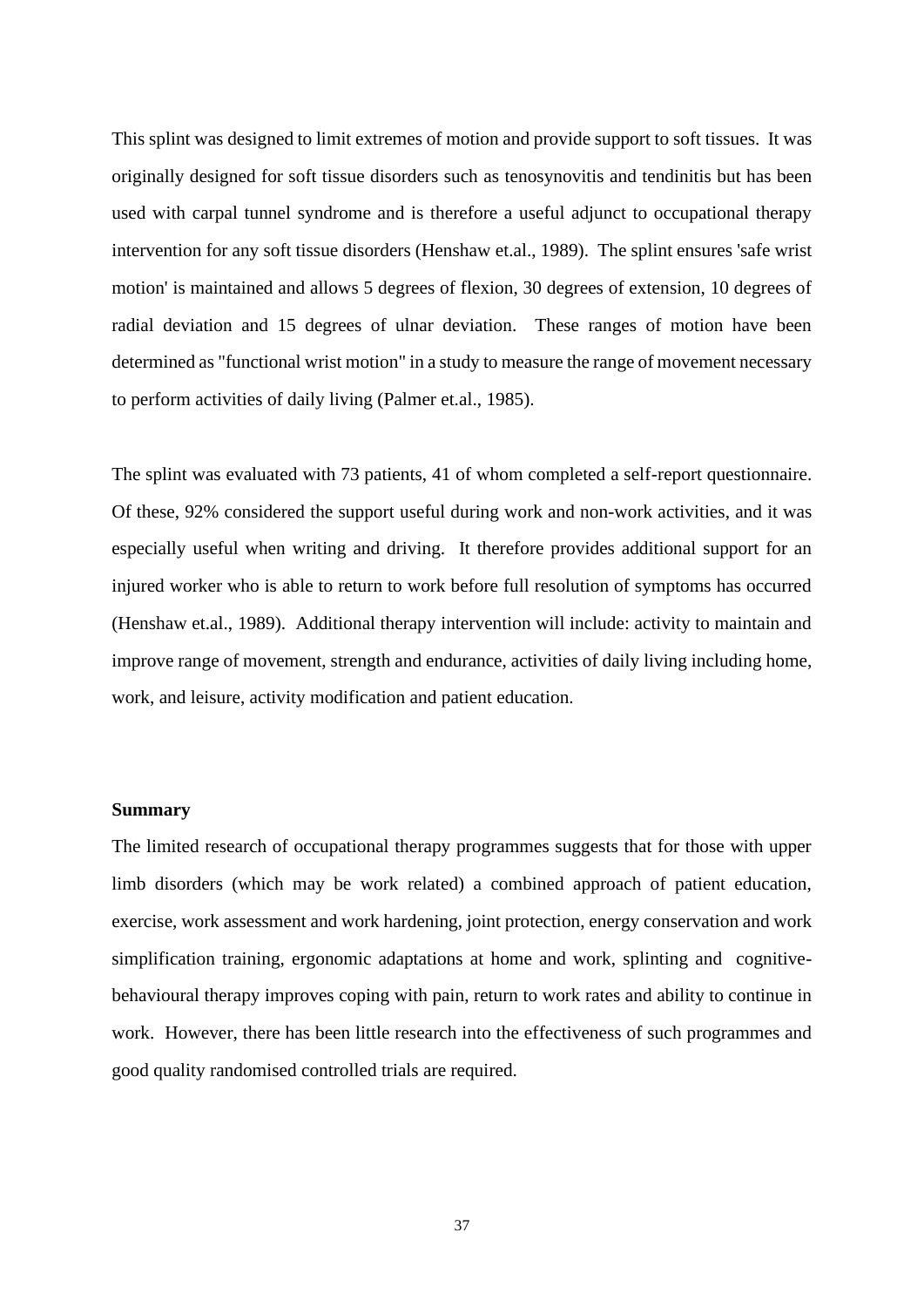# References

Barr NR, Swann D. (1988) The hand: principles and techniques of splintmaking. 2<sup>nd</sup> edition.

Butterworth. London.

Barthel RH et al (1998) Presentation and Response of Patients with Upper Extremity Repetitive Use Syndrome to a Multidisciplinary Rehabilitation Program: A Retrospective View of 24 cases. Journal of Hand Therapy. 11: 191-199

Bell- Krotoski J (1999) Research in clinical testing of sensibility : a personal journey. British Journal of Hand Therapy. 4(1): 13-22.

Bell-Krotoski J, Tomancick E (1987) The repeatability of the Semmes –Weinstein monofilaments. Journal of Hand Surgery. 12A: 155-161.

Berg Rice VJ (1998) Ergonomics and Therapy: An Introduction. In Jacobs K Ergonomics for Therapists. 2<sup>nd</sup> Edition. Butterworth Heinemann. Boston.

Bohannon R.W (1986) Test-retest reliability of hand held dynamometry. Physical Therapy.66:206-209.

Borg G (1992). Psychological basis of perceived exertion. Medicine and Science in Sports and Exrcise. 4:377-381.

Borg G (1985) An Introduction to Borg's RPE-scale. Ithaca. New York.

Boscheinen – Morrin J, Davey V, Conolly WB (1992) The hand: Fundamentals of therapy. 2<sup>nd</sup> edition. Butterworth Heinemann. Oxford.

Brennan M.J, Weitz J (1992).Lymphoedema 30 years after radical mastectomy. American Journal of Physical and Medical Rehabilitation. 71: 12- 14.

Burke M. (1998). Ergonomics Tool Kit: Practical Applications. Aspen Publications: Gaithersburg, MD.

Canon NM (1985) Manual of hand splinting. Churchill Livingstone. Edinburgh.

Chaffin DB, Anderson GB (1991) Occupational Biomechanics 2<sup>nd</sup> edition. John Wiley and Sons. New York

Chapanis A (1991) To communicate the human factors message, you have to know what the message is and how to communicate it. Human Factors Society Bulletin 34:1-4.

College of Occupational Therapists (1994) Core skills and a conceptual foundation for practice: a position statement. COT. London.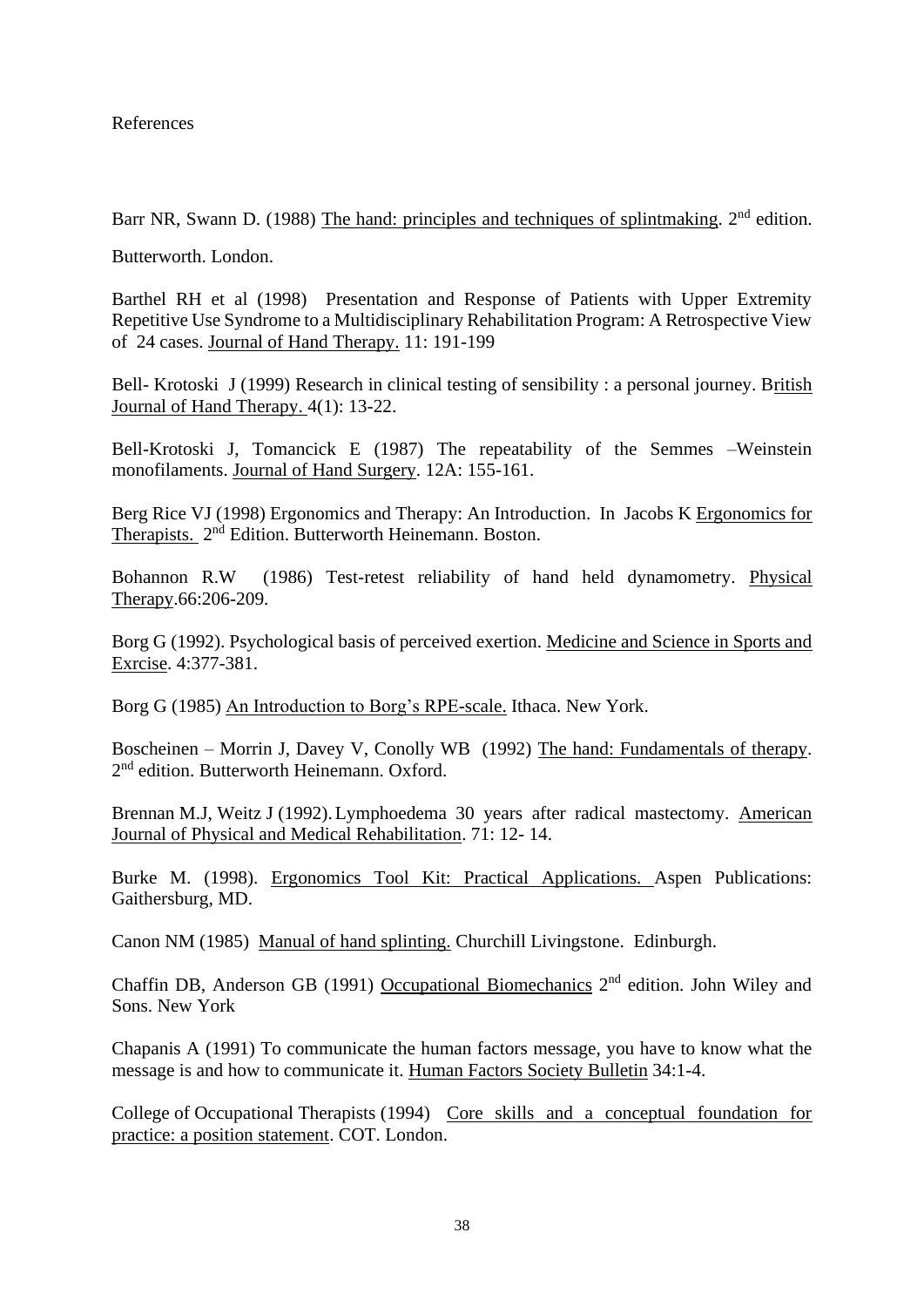Cordery J, Rocchi M. (1998). Chapter 12: Joint protection and fatigue management. In: Melvin J, Jensen G. eds. Rheumatologic Rehabilitation Volume 1: Assessment and Management, Bethesda, MD: American Occupational Therapy Association. pp:279-322.

Dortch HL, Trombley CA (1990) The Effects of Education on Hand Use With Industrial Workers in Repetitive Jobs. The American Journal of Occupational Therapy. 44 (9):777-782

Downer A.H. (1988) Physical therapy procedures 4<sup>th</sup> edition. Thomas. Springfield. Illinois.

English CJ etal (1995) Relations Between Upper Limb Soft Tissue Disorders and Repetitive Movements at Work. American Journal of Industrial Medicine. 27: 75-90

Feuerstein M etal (1993) Multidisciplinary Rehabilitation of Chronic Work-Related Upper

Extremity Disorders. Journal of Occupational Medicine. 35 (4): 396-403

Furth HJ et al (1994) Reinjury Prevention Follow-Through for Clients with Cumulative

Trauma Disorders. The American Journal of Occupational Therapy. 48 (10): 890-898

Hagedorn R (1997) Foundations for practice in occupational therapy. Churchill Livingstone. Edinburgh.

Harper BD (1990) The drop out splint: An alternative to the conservative management of ulnar nerve entrapment at the elbow. Journal of Hand Therapy. 3(4): 199-201.

Henshaw JL, Walker Satren J, Wrightsman J.A. (1989) The semi-flexible support: an alternative for the hand injured worker. Journal of Hand Therapy. 2(1): 35-40

Hudak PL, Amadio PC, Bombardier C (1996) Development of an upper extremity outcome measure: the DASH (Disabilities of the arm, shoulder and hand). American Journal of Industrial Medicine. 29: 602-608.

Hunter JM (ed) (1995) Rehabilitation of the Hand: Surgery and Therapy. 4<sup>th</sup> Edition. The CV Mosby Company. St Louis.

Innes E (1997). Education and Training programs for the prevention of work injuries: do they work? Work. 9: 221-232

Isernhagen SJ (1995) The Comprehensive Guide to Work Injury Management. Aspen

Jacobs K (1999) Ergonomics for Therapists. 2<sup>nd</sup> Edition. Butterworth Heinemann. Boston.

Jebsen R H, Taylor N, Tieschmann RB, Trotter MJ, Howard LA (1969) An objective and standardised test of hand function. Archives of Physical Medicine and Rehabilitation.50: 311- 320.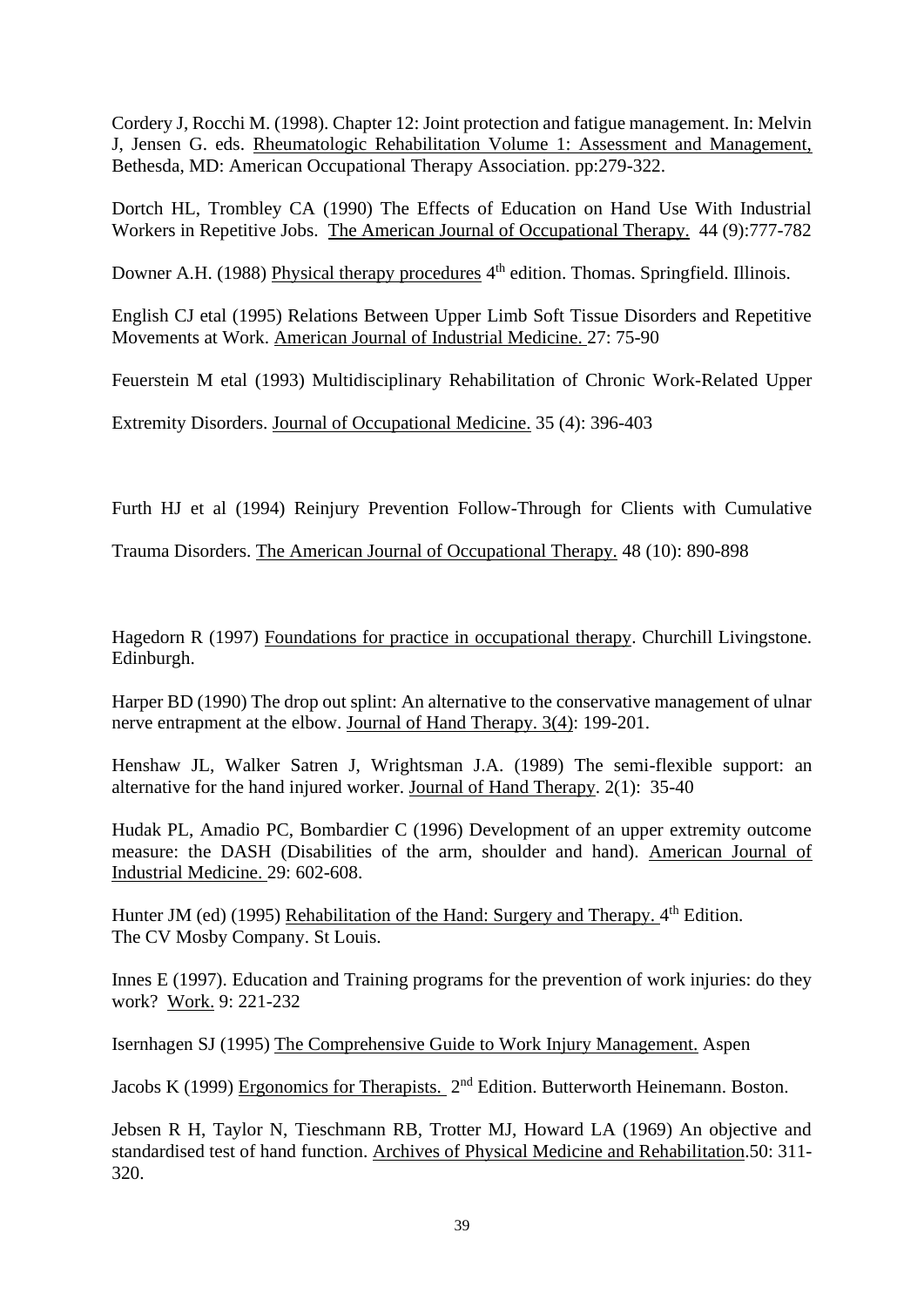Karasek RA (1979). Job demands, job decision latitude and mental strain. Implications for job re-design. Administrative Science Quarterly 24:285-307.

Keller K, Corbett J, Nichols D (1998). Repetitive strain injury in computer keyboard users: pathomechanics and treatment principles in individual and group intervention. Journal of Hand Therapy 11(1):9-26

Kirwan B, Ainsworth LK (1992) A guide to task analysis. Taylor and Francis. London

Lawler LL etal (1996) Educational Techniques used in Occupational Therapy Treatment of Cumulative Trauma Disorders of the Elbow, Wrist, and Hand. The American Journal of Occupational Therapy. 51 (2): 113-118

van Lankveld W, van't Pad Bosch P, Bakker J, Terwindt S, Franssen M, van Riel P (1996) Sequential occupational dexterity assessment (SODA) A new test to measure hand disability. Journal of Hand Therapy.9(1): 27-32.

McAtamney L, Corlett EN (1993). A survey method for the investigation of work related upper limb disorders. Applied Ergonomics 24: 91-99.

MacFarlane GJ etal (2000) Role of Mechanical and psychosocial factors in the onset of forearm pain: prospective population based study. British Medical Journal. September: 321

McMeeken J (1994) Tissue temperature and blood flow: a research based overview of electrophysical modalities. Australian Journal of Physiotherapy.40.49-57

McPhee S.D. (1987) Functional Hand Evaluations: A review. American Journal of Occupational Therapy. 41(3): 158-163.

Marras WS, Schoenmarklin RW (1993). Wrist motions in industry. Ergonomics 36:241-251.

Mathiowetz V, Weber K, Volland G, Kashman N (1984) Reliability and validity of grip and pinch strength evaluations. Journal of Hand Surgery. 9A: 222-226.

Melvin J.(1989) Rheumatic Disease: occupational therapy and rehabilitation.  $2<sup>nd</sup>$  Edition. Philadelphia: FA Davis Co.

Melzack R (1987) The short form McGill Pain Questionnaire. Pain. 30:191- 198.

Militello LG, Hutton RJ (1998) Applied cognitive task analysis (ACTA): a practitioner's toolkit for understanding cognitive task demands. Ergonomics. 41 (11): 1618-1641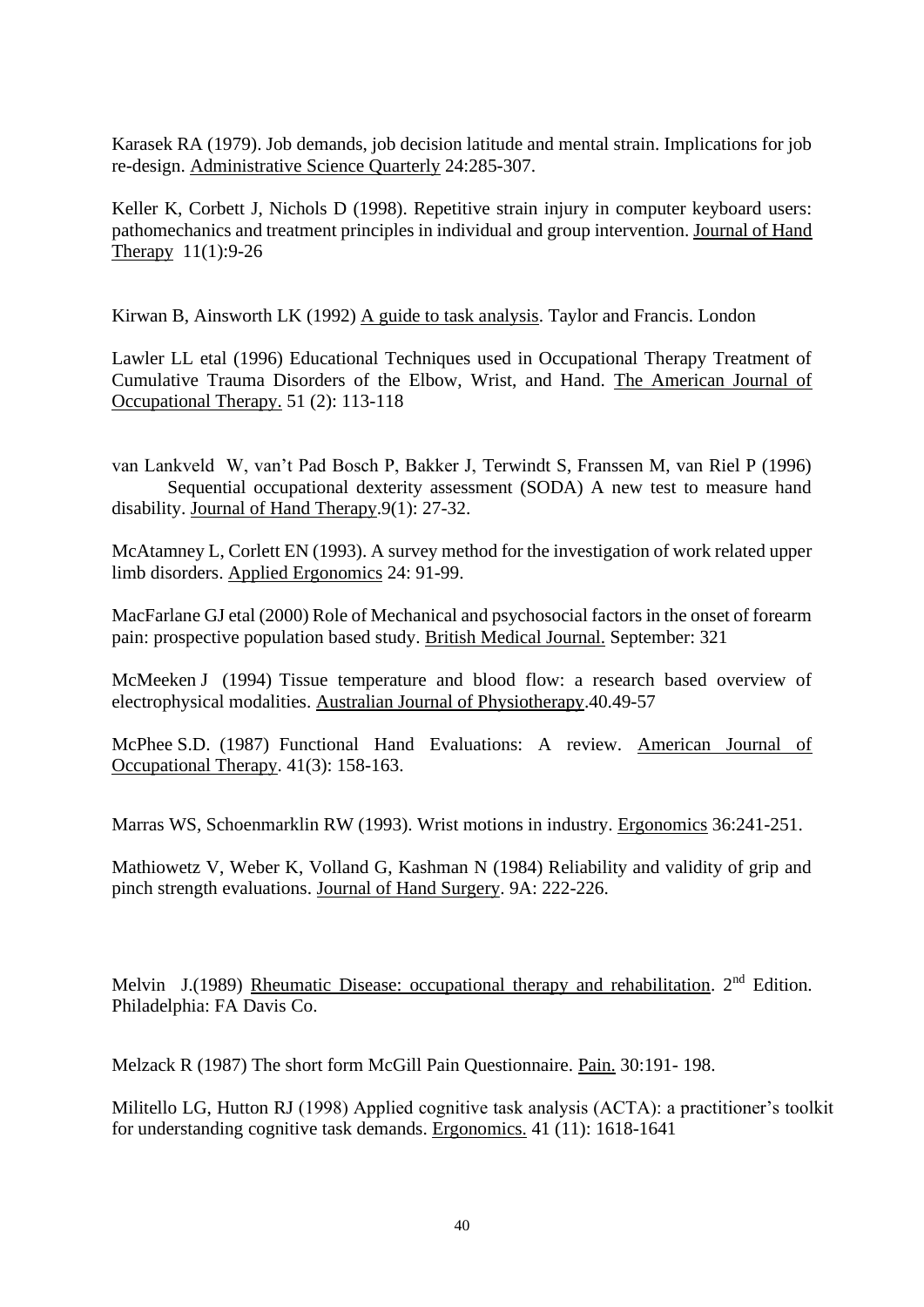Moberg E (1990) Two point discrimination test. A valuable part of hand surgical rehabilitation e.g. in tetraplegics. Scandinavian Journal of Rehabilitation Medicine. 22: 127-134

Newman G (1988) Which patients with arm oedema are helped by intermittent external pneumatic compression therapy? Journal Royal Society of Medicine. 81: 377 379.

Nickerson RS (1992). Looking ahead: Human Factors Challenges in a Changing World.

Erlbaum: Hillsdale, NJ.

Palmer AK, Werner FW, Murphy D, Glisson R. (1985). Functional wrist motion: a biomechanical study. Journal of Hand Surgery 10A(1):39-46.

Palmanda M, Shah S, O'Hare K (1999) Hand oedema: pathophysiology and treatment British Journal of Hand Therapy. 4.1: 26-32

Ranney D (1997). Chronic musculoskeletal injuries in the workplace. WB Saunders. Reed KL, Sanderson S (1992) Concepts of occupational therapy  $3<sup>rd</sup>$  Edition. Williams & Wilkins, Baltimore

Rosenstock IM (1988) Adoption and maintenance of lifestyle modifications. American Journal of Preventative Medicine 4(6):349-352

Sakakibara H, Miyao M, Kondo T, Yamada S, Nakagawa T, and Kobayashi F (1987). Relation between overhead work and complaints of pear and apple orchard workers. Ergonomics 30:805-815.

Schultz-Johnson (1995) Upper Extremity Functional Capacity Evaluation In Hunter JM Rehabilitation of the Hand: Surgery and Therapy. 4thEdition: 1739-1775. The CV Mosby Company. St Louis.

Sheon RP (1985) A Joint Protection Guide for Nonarticular Rheumatic Disorders. Postgraduate Medicine. 77(5):329-335

Sheon RP, Moskowitz RW, Goldberg VM (1996). Soft tissue rheumatic pain: recognition, management and prevention. 3rd ed. Williams and Wilkins: Baltimore, MD.

Sheon RP (1997) Repetitive Strain Injury: 2. Diagnostic and treatment tips on six common problems. Postgraduate Medicine. 102 (4): 72-88

Spence SH (1991). Cognitive behavioural therapy in the treatment of chronic, occupational pain of the upper limbs: a 2 year follow-up. Behaviour Research and Therapy 29(5):503-509.